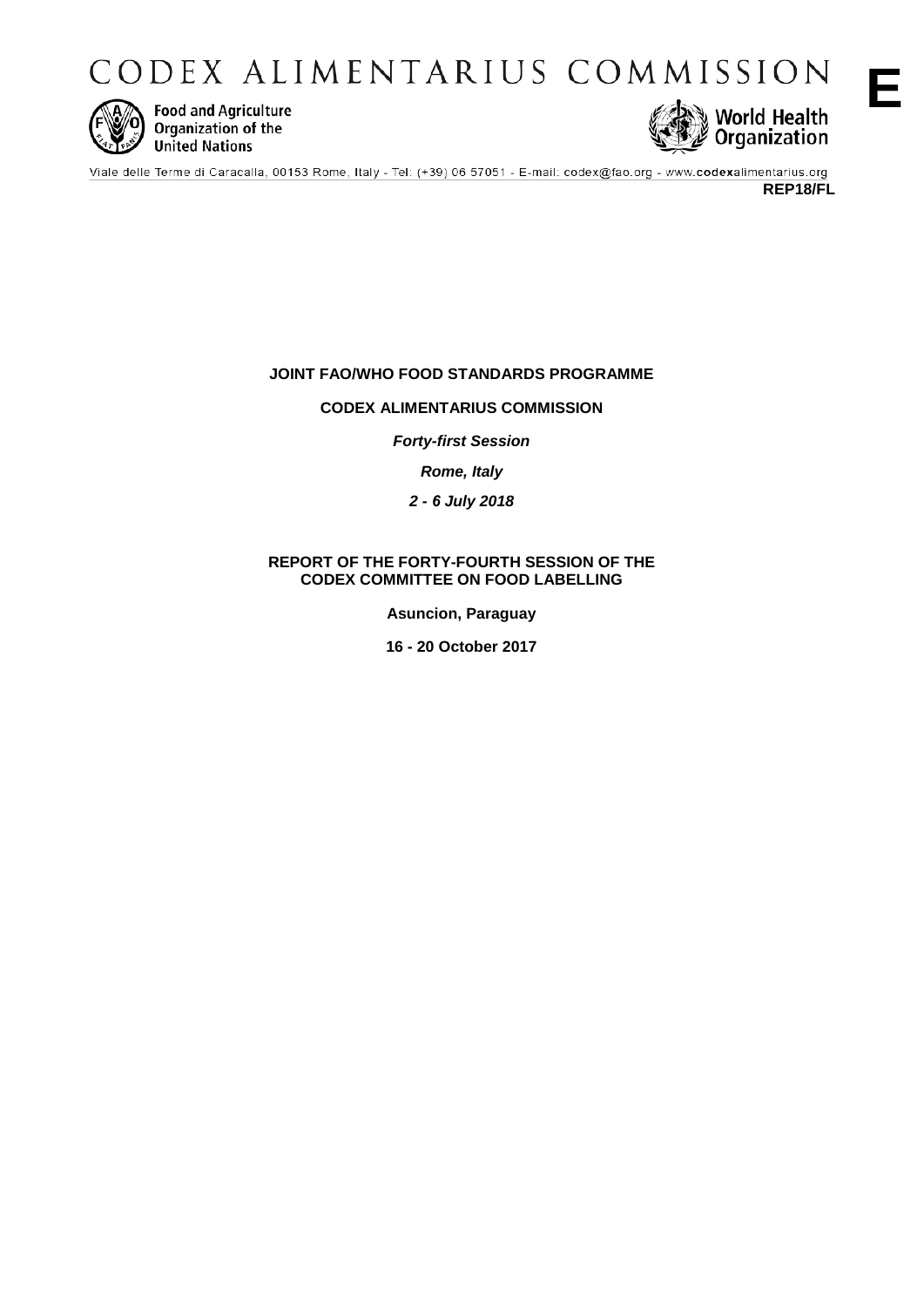# **TABLE OF CONTENTS**

|                                                                                                       | <b>Paragraphs</b> |
|-------------------------------------------------------------------------------------------------------|-------------------|
|                                                                                                       |                   |
|                                                                                                       |                   |
|                                                                                                       |                   |
| Matters referred to the Committee by the CAC and other Subsidiary Bodies (Agenda item 2a)  5 - 8      |                   |
| Matters outstanding from CCFL43:                                                                      |                   |
|                                                                                                       |                   |
| Consideration of labelling provisions in draft Codex standards (endorsement) (Agenda item 4)  14 - 20 |                   |
| Draft Revision of the General Standard for the Labelling of Prepackaged Foods:                        |                   |
| Proposed Draft Guidance for the labelling of non-retail containers (Agenda item 6)  34 - 41           |                   |
|                                                                                                       |                   |
|                                                                                                       |                   |
|                                                                                                       |                   |
|                                                                                                       |                   |
|                                                                                                       |                   |
| <b>Appendices</b>                                                                                     |                   |
|                                                                                                       |                   |
| Appendix II - Draft revision of the General Standard for the Labelling of Prepackaged Foods:          |                   |
|                                                                                                       |                   |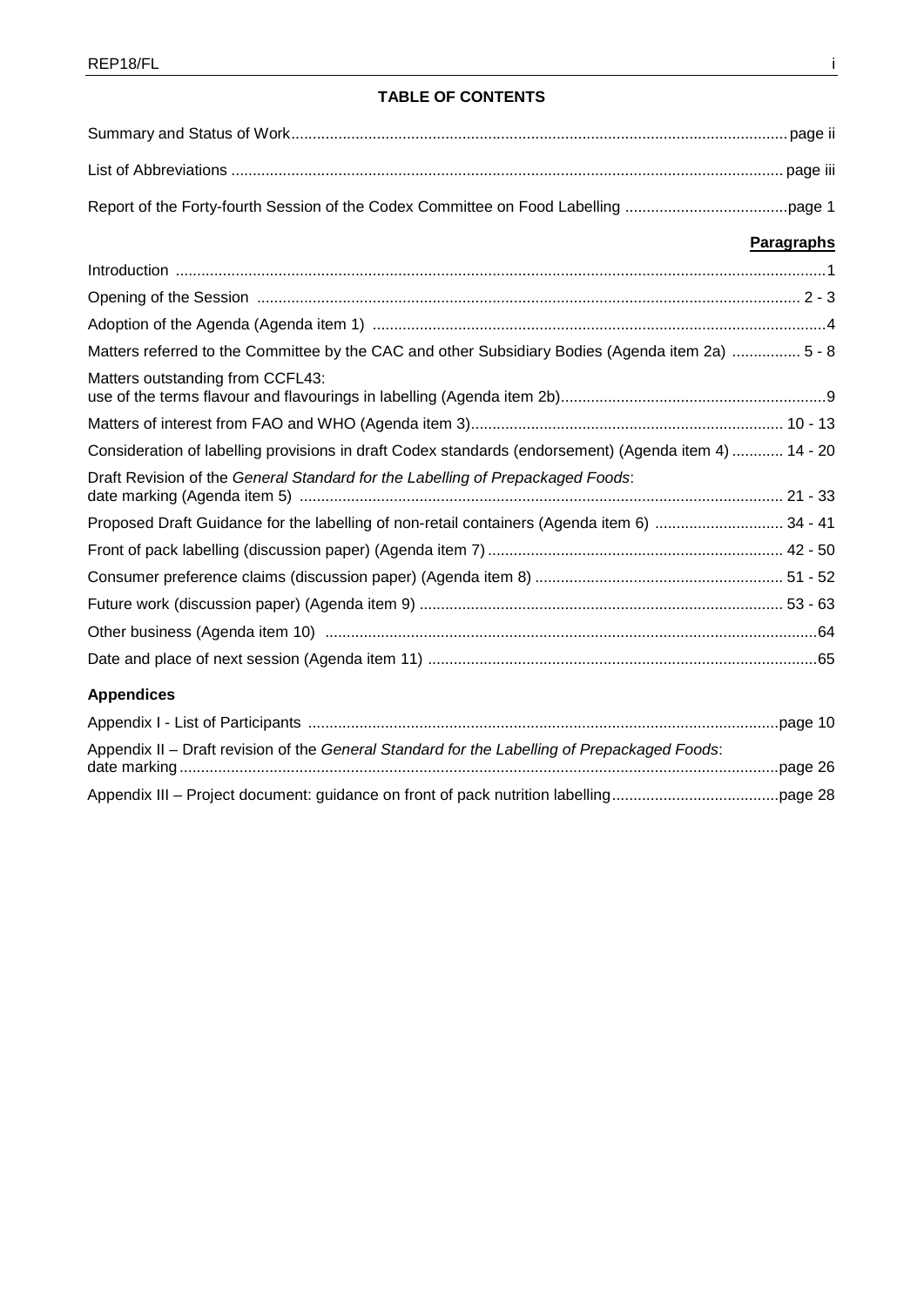# **SUMMARY AND STATUS OF WORK**

| Responsible<br>Party                                                            | <b>Purpose</b>                | <b>Text/Topic</b>                                                                                                         | Code                         | <b>Step</b>              | Para.             |
|---------------------------------------------------------------------------------|-------------------------------|---------------------------------------------------------------------------------------------------------------------------|------------------------------|--------------------------|-------------------|
| <b>Members</b><br>CCEXEC75<br>CAC41                                             | Adoption                      | Draft Revision of the General<br>Standard for the Labelling of<br>Prepackaged Foods: date marking                         | CXS 1-1985                   | 8                        | 32                |
| <b>EWG/PWG</b><br>(India, United<br>States of America,<br>Costa Rica)<br>CCFL45 | Redrafting                    | Proposed draft guidance for the<br>labelling of non-retail containers                                                     | -                            | 2/3                      | 41                |
| CCEXEC75<br>CAC41<br>EWG (Costa Rica,<br>New Zealand)<br>CCFL45                 | Approval<br>Drafting          | Proposed draft guidelines on front of<br>pack nutrition labelling                                                         | $\overline{\phantom{a}}$     | 2/3                      | 48                |
| <b>CCFO</b>                                                                     | Action /<br>information       | Criteria for high / mid oleic in<br>vegetable oils                                                                        | ä,                           | $\overline{\phantom{0}}$ | 6                 |
| CAC/CCNE                                                                        | Information                   | Terms in Codex texts                                                                                                      | $\overline{a}$               | $\overline{\phantom{0}}$ | 17                |
| All commodity<br>committees                                                     | Information                   | Ongoing work on guidance for the<br>labelling of non-retail containers                                                    |                              |                          | 20                |
| <b>CCNFSDU</b>                                                                  | Information/<br>consideration | CCFL work on front of pack nutrition<br>labelling                                                                         | ä,                           | $\overline{\phantom{0}}$ | 50                |
| UK, Chile, India,<br>Japan, Ghana<br>CCFL45                                     | Drafting                      | Discussion paper on internet sales /<br>e-commerce                                                                        |                              | $\overline{\phantom{0}}$ | 58 <sub>(a)</sub> |
| Australia, UK,<br><b>USA</b><br>CCFL45                                          | Drafting                      | Discussion paper on allergen<br>labelling                                                                                 | $\overline{\phantom{a}}$     | ٠                        | 58 <sub>(b)</sub> |
| Canada<br>CCFL45                                                                | Drafting                      | Discussion paper on innovation -<br>use of technology in food labelling                                                   | $\qquad \qquad \blacksquare$ | -                        | 58 (c)            |
| Russian<br>Federation, EU,<br>Ghana, India,<br>Senegal<br>CCFL45                | Drafting                      | Discussion paper on labelling of<br>alcoholic beverages                                                                   | $\blacksquare$               |                          | 58 (d)            |
| Canada, India<br>CCFL45                                                         | Drafting                      | Discussion paper on criteria for the<br>definition of "high in" nutritional<br>descriptors for fats, sugars and<br>sodium | $\overline{\phantom{a}}$     | $\overline{\phantom{a}}$ | 58 (e)            |
| Colombia<br>CCFL45                                                              | Drafting                      | Discussion paper on labelling of<br>foods in joint presentation and<br>multipack formats                                  |                              | ۰                        | 58 (f)            |
| India<br>CCFL45                                                                 | Drafting                      | Discussion paper on future work and<br>direction of CCFL (update)                                                         |                              |                          | 63                |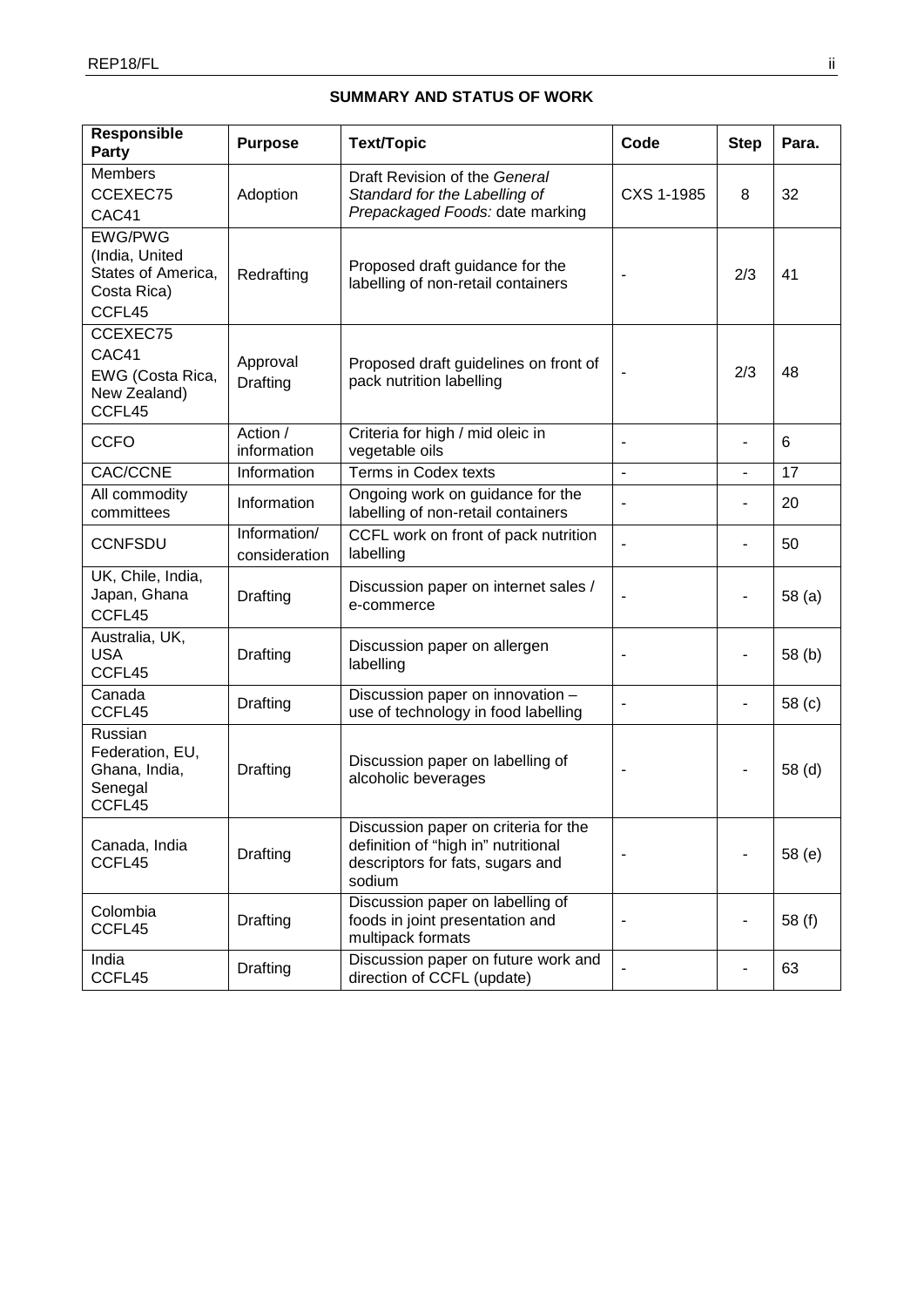| CAC             | <b>Codex Alimentarius Commission</b>                                 |
|-----------------|----------------------------------------------------------------------|
| <b>CCAFRICA</b> | FAO/WHO Coordinating Committee Africa                                |
| <b>CCASIA</b>   | FAO/WHO Coordinating Committee for Asia                              |
| <b>CCFH</b>     | Codex Committee on Food Hygiene                                      |
| <b>CCFL</b>     | Codex Committee on Food Labelling                                    |
| <b>CCFO</b>     | Codex Committee on Fats and Oils                                     |
| СL              | <b>Circular Letter</b>                                               |
| <b>CCLAC</b>    | FAO/WHO Coordinating Committee for Latin America and the Caribbean   |
| <b>CCMMP</b>    | <b>Codex Committee on Milk and Milk Products</b>                     |
| <b>CCNE</b>     | FAO/WHO Coordinating Committee for the Near East                     |
| <b>CCPFV</b>    | Codex Committee on Processed Fruits and Vegetables                   |
| <b>CCPR</b>     | <b>Codex Committee on Pesticide Residues</b>                         |
| <b>CCSCH</b>    | Codex Committee on Spices and Culinary Herbs                         |
| <b>CRD</b>      | <b>Conference Room Document</b>                                      |
| EU              | European Union                                                       |
| <b>EWG</b>      | <b>Electronic Working Group</b>                                      |
| <b>FAO</b>      | Food and Agriculture Organization of the United Nations              |
| <b>FIVS</b>     | Fédération internationale des vins et spiritueux                     |
| <b>FOPL</b>     | Front of pack nutrition labelling                                    |
| <b>GSLPF</b>    | General Standard for the Labelling of Prepackaged Foods (CXS 1-1985) |
| <b>INFOODS</b>  | International Network of Food Data Systems                           |
| <b>NCD</b>      | Non-communicable diseases                                            |
| <b>NUGAG</b>    | WHO Nutrition Guidance Expert Advisory Group                         |
| OIV             | Organisation internationale de la vigne et du vin                    |
| <b>PAHO</b>     | Pan American Health Organization                                     |
| <b>PWG</b>      | <b>Physical Working Group</b>                                        |
| <b>WHA</b>      | World Health Assembly                                                |
| <b>WHO</b>      | World Health Organization                                            |

# **LIST OF ABBREVIATIONS**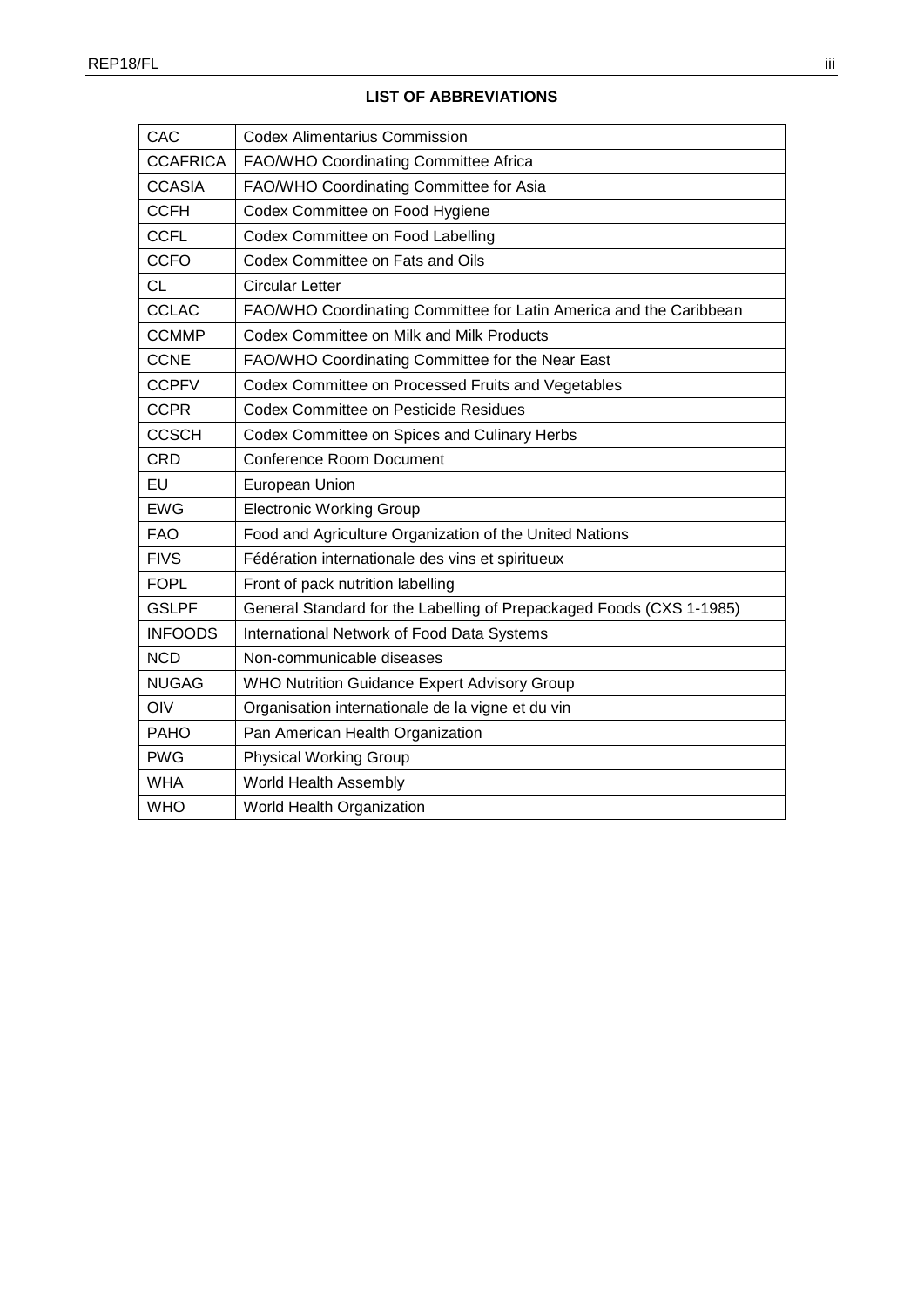# **INTRODUCTION**

1. The Codex Committee on Food Labelling (CCFL) held its Forty-fourth Session in Asuncion, Paraguay from 16 – 20 October 2017, at the kind invitation of the Governments of Canada and Paraguay. The Session was chaired by Ms Lyzette Lamondin, Executive Director,Food Import Export and Consumer Protection Directorate, Canadian Food Inspection Agency (CFIA) and co-chaired by Dr. Laura Mendoza, of the National Institute of Food and Nutrition, Paraguay. The Session was attended by delegates from 46 member countries and one member organisation and 16 observer organisations. A list of participants is contained in Appendix I.

# **OPENING**

2. Mrs. María Teresa Barán the Vice-Minister of Health and Mr. Oscar Stark, the Vice-Minister of Commerce of Paraguay opened the session, and addressed the meeting where they underscored the important role of Codex in supporting global efforts towards food safety and promoting fair practices in food trade. The meeting was also addressed by the Country Representatives of the Food and Agriculture Organization of the UN (FAO) and the World Health Organization (WHO)/ Pan American Health Organization (PAHO) in Paraguay, the Chairperson of the Codex Alimentarius Commission and the Codex Secretary.

## **Division of Competence<sup>1</sup>**

3. The Committee noted the division of competence between the European Union and its Member States, according to paragraph 5, Rule II of the Procedure of the Codex Alimentarius Commission.

# **ADOPTION OF THE AGENDA (Agenda item 1)<sup>2</sup>**

- 4. The Committee adopted the provisional agenda with the following addition under item 7, (Front-of-pack nutrition labelling (FOPL)):
	- General Guidelines to Establish Nutritional Profiles (Costa Rica and Paraguay)<sup>3</sup>.

## **MATTERS REFERRED TO THE COMMITTEE (Agenda items 2a and b)<sup>4</sup>**

## **Matters referred by CAC and other Subsidiary Bodies**

5. The Committee noted the matters for information and that some matters would be discussed under other relevant agenda items.

## **CCFO: definition / criteria for determining high/mid oleic acid in vegetable oils**

- 6. The Committee agreed to inform the Committee on Fats and Oils (CCFO) that:
	- i. the primary role of CCFL is to ensure labels are not false or misleading to consumers;
	- ii. the issue of oleic acid in vegetable oils was of a compositional or technical nature and should be best dealt with in CCFO; and
	- iii. the principle of consistency of labelling designations when addressing different vegetable oils should be applied based on the compositional characteristics of the oils as agreed by CCFO.
- 7. The Committee further agreed that consistency in the use of labelling terms could be considered as part of future work.

## **Biopesticides, biostimulants and biofertilizers**

- 8. The Committee noted that:
	- a. this was a very technical issue; and

 $\overline{a}$ 

- <sup>3</sup> CRD 12 (Costa Rica and Paraguay)
- <sup>4</sup> CX/FL 17/44/2; CX/FL 17/44/2 Add.1; CX/FL 17/44/2 Add.2; CRD2 (IOFI); CRD3 (Codex Secretariat); CRD9 (India, El Salvador, EU, Thailand, AU, IDF); CRD10 (Indonesia); CRD11 (Dominican Republic); CRD13 (Russian Federation); CRD23 (South Africa).

<sup>&</sup>lt;sup>1</sup> CRD1 (Annotated Agenda – Division of competence between the EU and its Member States)

 $2^2$  CX/FL 17/44/1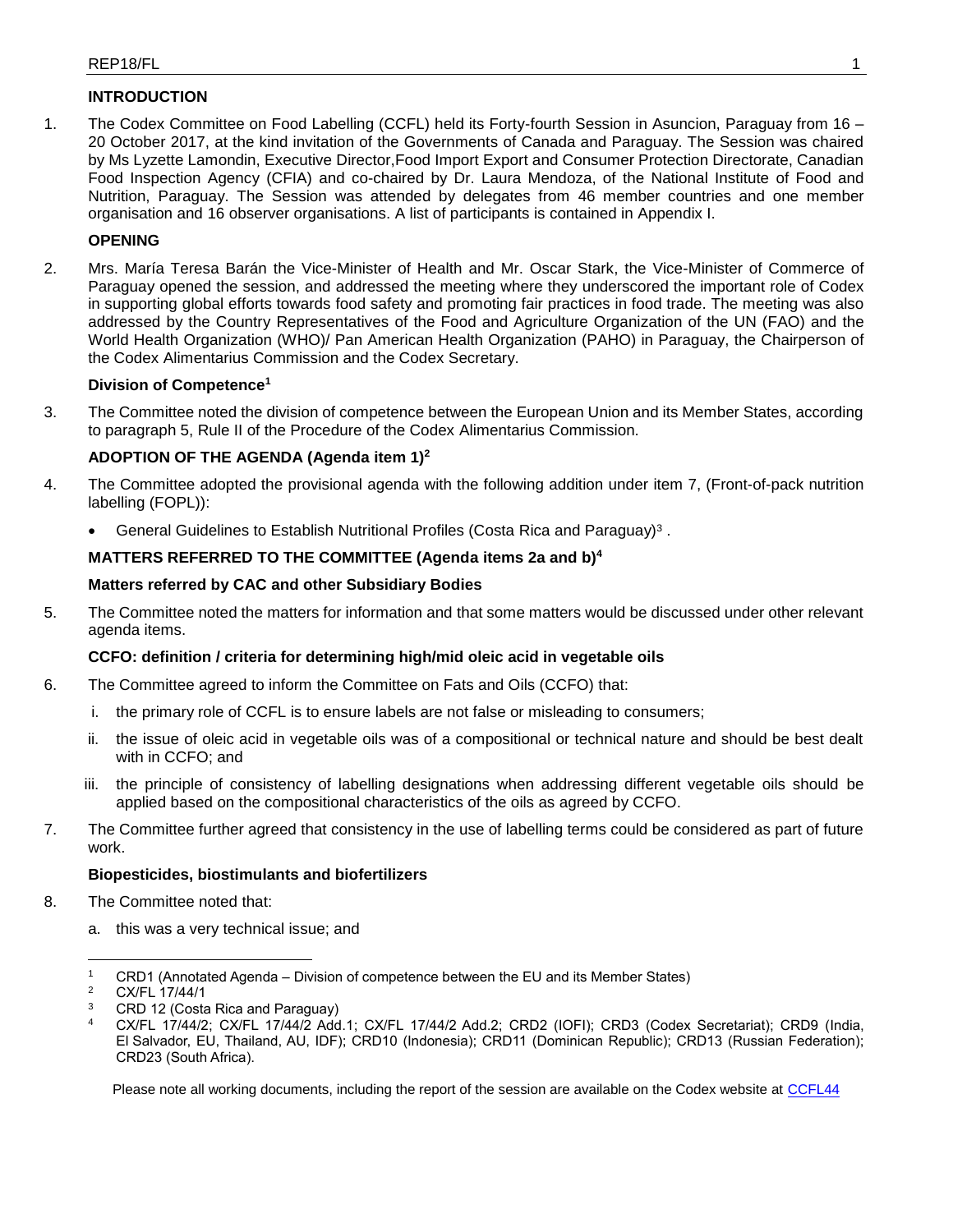b. a paper would also be presented to the Committee on Pesticide Residues (CCPR), and CCFL would wait to see if there were any labelling issues to address.

### **Revision of Section 4.2.3.4 of CXS 1-1985**

- 9. The Committee:
	- a. agreed not to make any revisions to the class titles "flavours" and "flavourings" in section 4.2.3.4 as these terms were already included in various national legislations in a number of countries; and
	- b. noted that there might be a need to revise the qualifiers "natural", "nature identical", "artificial" as well other related sections in the Standard, i.e. section 5, and agreed that this could be addressed as part of overall improvements of CXS 1-1985 under item 9 (Future Work).

### **MATTERS OF INTEREST FROM FAO AND WHO (Agenda item 3)<sup>5</sup>**

- 10. The Representative of FAO drew the attention of the Committee to various activities of FAO of interest to CCFL: (i) the declaration of the United Nations (UN) General Assembly of the UN Decade of Action on Nutrition for 2016 – 2025, and the development of a work programme to achieve the Decade's aims; (ii) the joint FAO/WHO Regional Symposia on Sustainable Food Systems for Healthy Diets and Improved Nutrition scheduled for 2017; (iii) the development of a number of FAO publications on food labelling to build the capacity in member countries to implement food labelling policies and programmes; (iv) a survey carried out by FAO food safety and quality unit in order to determine the current status of food date marking legislation and food waste related issues in Codex member countries; (v) FAO's work on providing up-to-date food composition data, through the International Network of Food Data Systems (INFOODS).
- 11. The Representative of WHO highlighted some of the activities relevant to the on-going work of the Committee. In particular, she called attention to: (i) the four World Health Assembly (WHA) resolutions and decisions adopted in 2016 – 2017, i.e. on the UN Decade of Action on Nutrition (2016 – 2025); (ii) WHO Guidance on Ending the Inappropriate Promotion of Foods for Infants and Young Children; (iii) updated best buys and other recommended interventions to address non-communicable diseases (NCDs) which include actions to reduce unhealthy diets (Appendix 3); and (iv) the implementation plan to guide actions to end childhood obesity. The Representative also highlighted WHO's other specific work which related to nutrition labelling, including: the technical meeting on nutrition labelling; launching of the WHO Nutrition Guidance Expert Advisory Group (NUGAG) Subgroup on Policy Actions which will be developing policy guidelines related to nutrition labelling among several other priority policy actions (i.e. fiscal policies, trade and investment policies); the 2<sup>nd</sup> Global Nutrition Policy Review which included detailed analysis of country implementation on nutrition labelling; and development and implementation of nutrient profile models in five of six WHO regions.
- 12. The Representative of WHO also introduced the discussion paper on alcoholic beverage labelling and highlighted, in their view, the unique potential of labelling to provide accurate information to consumers to protect their health at the points of sale and consumption, including information on alcohol content, caloric value, ingredients and health risks associated with alcohol consumption. He stated that according to WHO estimates, around two billion people used alcoholic beverages during the past 12 months, and around three million deaths annually are attributed to alcohol consumption. Therefore, it was timely for Codex to initiate the process of developing, in a phased manner, guidance on alcoholic beverage labelling.

### **Conclusion**

 $\overline{a}$ 

13. The Committee noted the information provided and agreed to discuss the proposal on the labelling of alcoholic beverages under item 9 (Future Work).

### **CONSIDERATION OF LABELLING PROVISIONS IN CODEX STANDARDS (ENDORSEMENT) (Agenda item 4)<sup>6</sup>**

<sup>5</sup> CX/FL 17/44/3; CX/FL 17/44/3-Add.1; CRD4 (India, Norway, Kazakstan); CRD16 (USA); CRD17 (FIVS); CRD20 (Nicaragua).

<sup>6</sup> CX/FL 17/44/4 Rev.; CRD8 (India, Thailand, AU, IDF); CRD11 (Dominican Republic); CRD14 (Paraguay).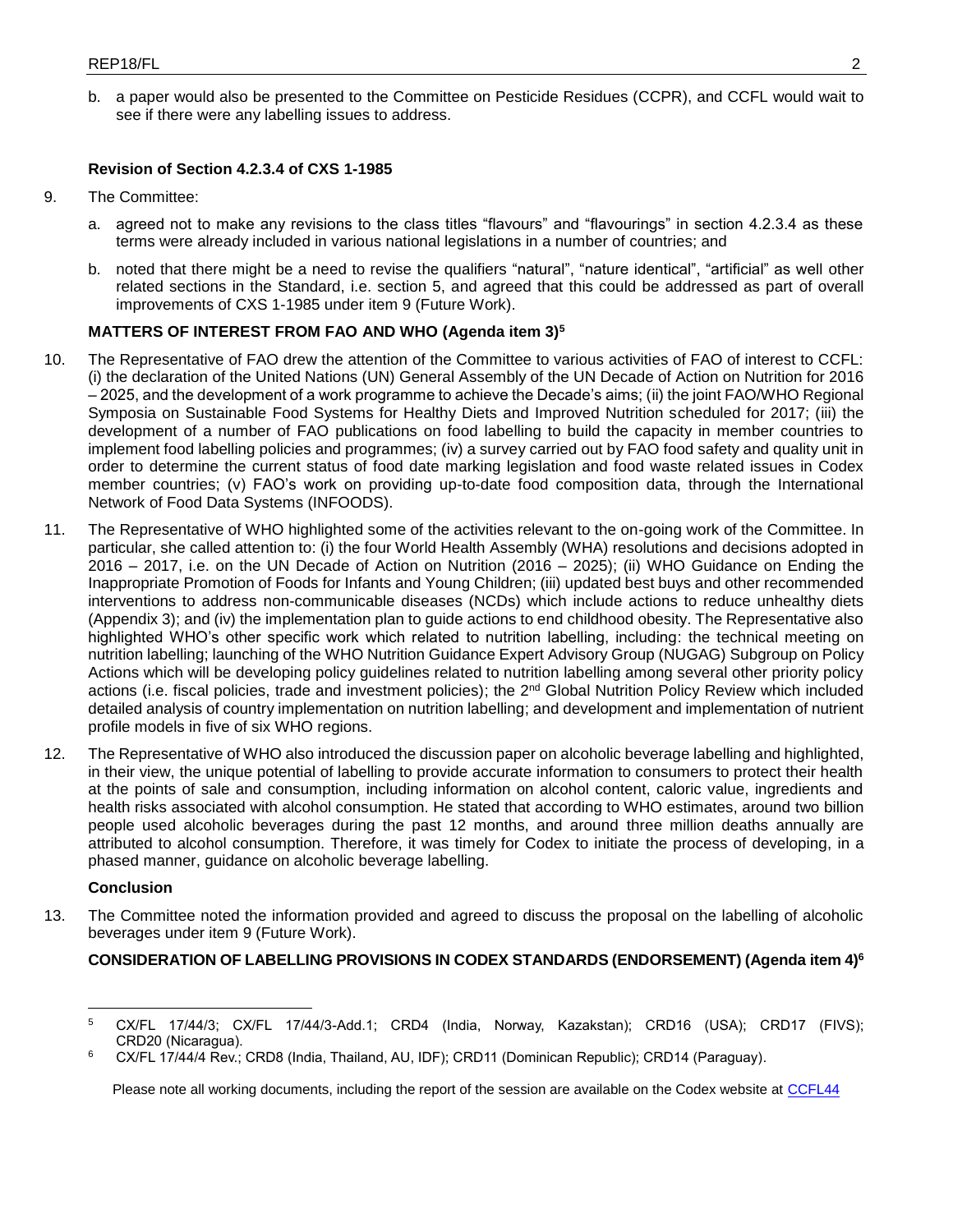### $REP18/FL$  3

14. The Committee endorsed the labelling provisions in: regional standards for laver products (FAO/WHO Coordinating Committee for Asia (CCASIA)), yacon (FAO/WHO Coordinating Committee for Latin America and the Caribbean (CCLAC)), unrefined shea butter (FAO/WHO Coordinating Committee for Africa (CCAFRICA)) and doogh (FAO/WHO Coordinating Committee for Near East (CCNE)); standards for cumin, dried thyme and black, white and green pepper (Committee for Spices and Culinary Herbs (CCSCH)); fish oils (Committee for Fats and Oils (CCFO)); dairy permeate powders (Committee for Milk and Milk Products (CCMMP)); and annexes for certain quick frozen vegetables of the *Standard for Quick Frozen Vegetables* (CXS 320-2015) (Committee for Processed Fruits and Vegetables (CCPFV)) and made the following amendments and comments:

### **Annex on French Fried Potatoes**

15. The Committee amended the Spanish version of the annex to address other common names by which sweet potato is known in Spanish-speaking countries.

### **Standards for spices and culinary herbs**

- 16. The Committee:
	- a. agreed to refer to the "name" of the product in section 8.2.2 as the provision related to the name and not to the nature of the product in the Standard for Black, White and Green Pepper;
	- b. agreed to align the Spanish version of the standards for consistency with the Spanish terminology used in commodity standards (e.g. styles, labelling of non-retail containers, etc.);
	- c. noted that the Secretariat would undertake editorial corrections when finalizing the standards.

### **Regional Standard for Doogh**

- 17. The Committee noted that this was a regional standard and that there was no Codex definition for the term "probiotics" and that ideally terms without Codex definitions should not be used in Codex standards. This matter should be brought to the attention of CAC and CCNE.
- 18. The Committee, however, recognized that this standard had been thoroughly discussed in CCNE and adopted by CAC40 and that removal of the term from the labelling section would impact on other sections of the standard which would then require further consideration by CCNE. On this basis, the Committee endorsed the labelling provisions as presented in the standard.
- 19. The Committee further noted that the standard applied regionally for a product named doogh provided it complies with the provisions of the standard.

### **Other considerations – labelling of non-retail containers**

20. The Committee:

 $\overline{a}$ 

- a. noted that many commodity standards (including those submitted for endorsement) contained provisions for non-retail containers which referred to a standardized text applicable to this provision that had been endorsed by CCFL at past and present sessions;
- b. agreed to inform commodity committees of CCFL's ongoing work on guidance for the labelling of non-retail containers so that they were aware that the current standardized provisions might need to be adjusted or removed to reference the aforesaid guidance.

### **DATE MARKING (REVISION OF THE** *GENERAL STANDARD FOR THE LABELLING OF PREPACKAGED FOODS)* **(Agenda item 5)<sup>7</sup>**

21. The Committee recalled that the only outstanding issue that needed further consideration was the criteria for exemptions from date marking and agreed to focus its discussions on this section of the document. The Committee

<sup>7</sup> CL 2016/34-FL; CX/FL 17/44/5 (Albania, Australia, Brazil, Canada, Chile, Colombia, Costa Rica, Cuba, Ecuador, Egypt, India, Indonesia, Jordan, Kenya, Malaysia, Mexico, Nicaragua, Paraguay, Peru, Samoa, Syrian Arab Republic, United States of America, IDF); CRD5 (New Zealand); CRD6 (El Salvador, EU, Philippines, Thailand, AU); CRD10 (Indonesia); CRD11 (Dominican Republican); CRD13 (Russian Federation); CRD14 (Paraguay); CRD15 (Senegal); CRD23 (South Africa).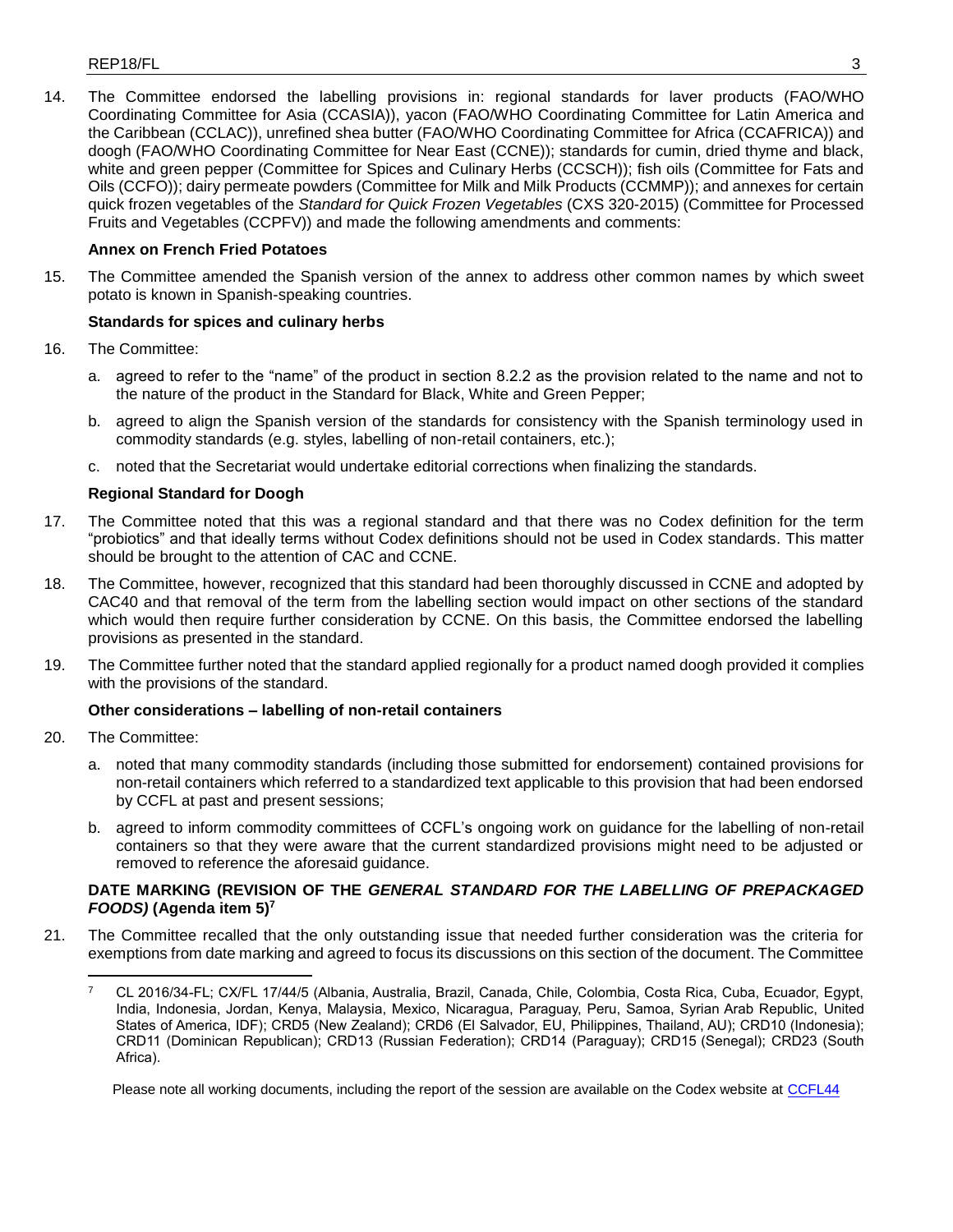had discussions, both in plenary and through an in-session working group led by Canada, and made the following comments and/or decisions:

## **4.7 (vii)**

- 22. The Committee noted that the wording of the chapeau implied that foods meant to be consumed before a certain date due to food safety reasons could inadvertently be exempted. There was therefore a need to amend this section to avoid such ambiguity and to ensure that foods were not exempted from a date mark if food safety would be compromised.
- 23. The Russian Federation expressed the view that only very limited number of foods could be exempted from any date marking, as there is no unlimited storage time, and all foods deterioriate over time. In this case, a statement that the food has no expiration date under specific/intended conditions should be preferred. At the same time the criteria and the list allowed for exemption of many food categories which pose a safety risk to consumers beyond the expiration date.

## **Conclusion**

24. The Committee amended this section to clarify that exemptions would not apply if food safety is compromised, and to provide flexibility to Competent Authorities to apply the criteria depending on their needs. This would address concerns expressed that the exemptions might apply to foods for which such exemptions were not intended.

## **Criterion 1.1 and 1.2**

- 25. The Committee considered the proposal of the Committee on Food Hygiene (CCFH) to combine (merge) the two criteria and had an exchange of views on the following points:
	- i. to refer to the "nature of the food", or to "preserving nature" of the food as more appropriate;
	- ii. that examples, within the criterion, should not be included as these were subjective; and if included, they should be limited to the condition of the food or types of preservation (i.e. water activity and acidity);
	- iii. inclusion of examples would facilitate interpretation by competent authorities and businesses;
	- iv. to include a reference to "intended storage conditions" as not all storage conditions are stated;
	- v. that storage conditions should always be stated on the label.

### **Conclusion**

26. The Committee agreed with the proposal of CCFH and to include reference to also "intended" storage conditions as not all storage conditions are always stated and deleted "preservative" to open up the criterion.

### **Criteria 2, 3, 4**

- 27. The Committee had an exchange of views on the following points:
	- i. No additional criteria were needed in view of the decision on criterion 1 and therefore 2, 3 and 4 could be deleted.
	- ii. In relation to criterion 2:
		- the responsibility should not be on the consumer as some deterioration was not always evident to the consumer; it was not always possible to determine the state of the food because of the packaging;
		- this criterion was about food quality and not food safety as such consumers should be able to assess clearly evident deterioration;
		- the intent of the criterion was for non-processed fresh produce.
	- iii. in relation to criterion 4:
		- the intent of the criterion was for products such as bakers' or pastry-cooks' wares;
		- this criterion was not needed as foods with a short shelf life are not traded internationally;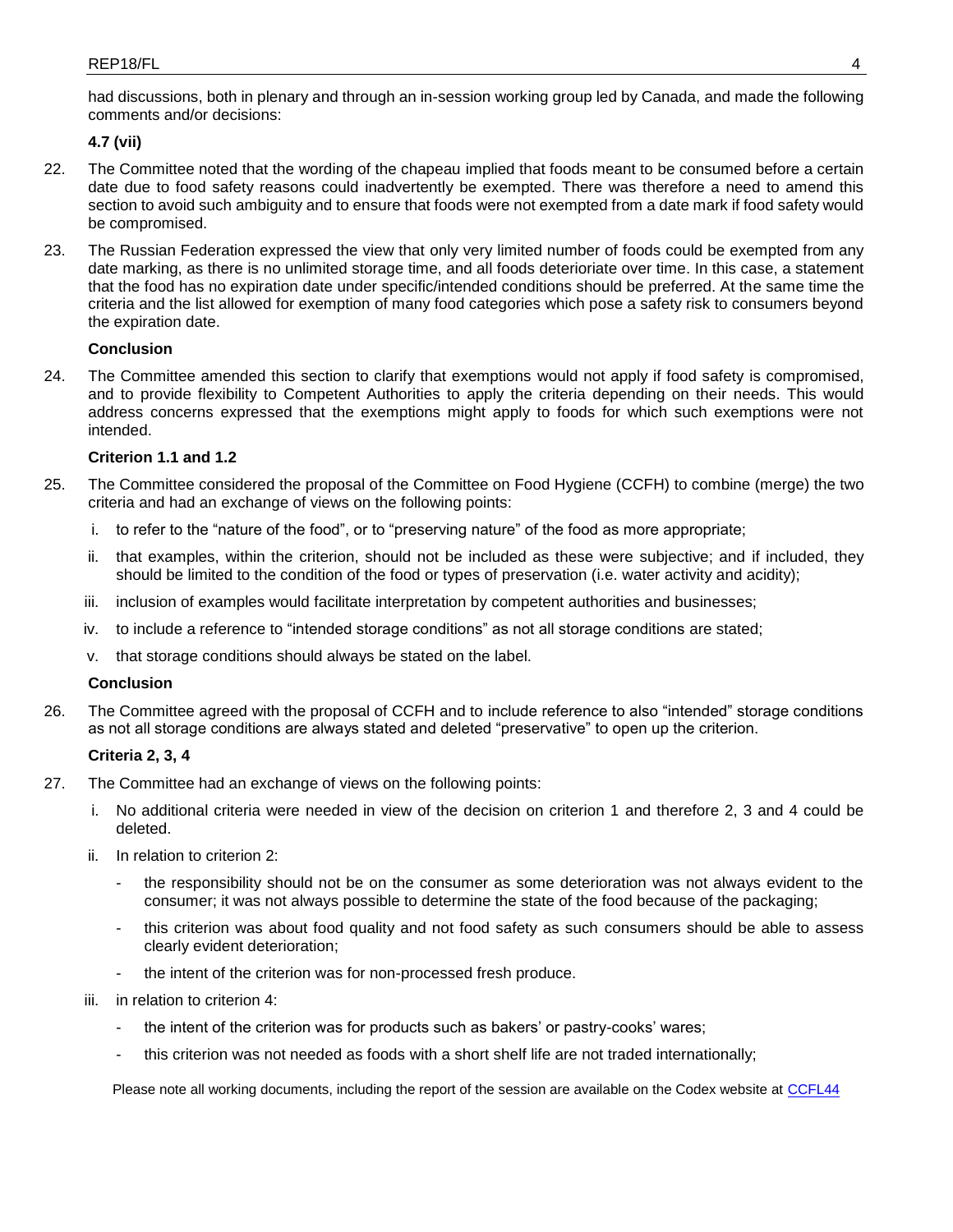retain the criterion as Codex texts provided guidance to governments also for foods produced and consumed locally.

### **Conclusion**

- 28. The Committee agreed to:
	- a. retain criteria 2, 3 and 4;
	- b. amend criteria 2 and 4 for clarification and to better illustrate the intent; and
	- c. recognize that all criteria should be read with the chapeau (4.7 vii), which makes it clear that exemptions do not apply in cases where food safety might be compromised.

## **List of examples**

- 29. The Committee had an exchange of views on the following points:
	- i. the list of examples was illustrative and the current list was sufficient;
	- ii. some foods should not be exempted such as chewing gum; certain alcoholic beverages; and any other foods to which additives and flavours were added, as they could lose their quality/ organoleptic characteristics over time.
	- iii. a footnote should be added to indicate that the list was illustrative and that it was up to competent authorities to decide on the foods to be exempted from date marking,
	- iv. reference to competent authorities was not necessary as they have the discretion whether to apply Codex texts / provisions.

## **Conclusion**

30. The Committee agreed to retain the list without any amendments and inserted a footnote to indicate that the list was illustrative.

## **All other sections**

- 31. The Committee:
	- a. confirmed the decisions of CCFL43 with respect to definitions and other texts;
	- b. made corrections to the numbering in section 4.7 and editorial corrections to section 4.7(iv);
	- c. agreed to use both terms "*fecha de caducidad / fecha de vencimiento*" in the Spanish versión of the text;
	- d. noted that there might be a need to standardise abbreviations for dating marking in the future.

## **Conclusion**

 $\overline{a}$ 

- 32. The Committee agreed to forward the proposed draft revision to CAC41 for adoption at Step 8 (Appendix II).
- 33. The Russian Federation expressed their reservation to this decision for the reasons stated in paragraph 23.

# **PROPOSED DRAFT GUIDANCE FOR THE LABELLING OF NON-RETAIL CONTAINERS (Agenda item 6)<sup>8</sup>**

34. India, as Chair of the electronic working group (EWG), introduced the item and summarized the work process in the EWG, highlighted the key points of discussion, conclusions and recommendations. The Delegation indicated that for this session it was key to decide whether this guidance should be a stand-alone document or should be inserted in the *General Standard for the Labelling of Pre-packaged Foods* (CXS 1-1985) (GSLPF) in order to further proceed with work on the guidance.

<sup>8</sup> CL 2017/71-FL; CX/FL 17/44/6; CX/FL 17/44/6-Add.1 (Argentina, Chile, Costa Rica, Ecuador, Egypt, Jordan, Malaysia, New Zealand, Paraguay, Thailand, Trinidad and Tobago, ICBA, ICGMA, IDF, IFU); CRD 7 (El Salvador, EU, Philippines, Thailand, Uruguay, AU); CRD10 (Indonesia); CRD11 (Dominican Republic); CRD13 (Russian Federation); CRD15 (Senegal), CRD20 (Nicaragua); CRD21 (India, Costa Rica, USA).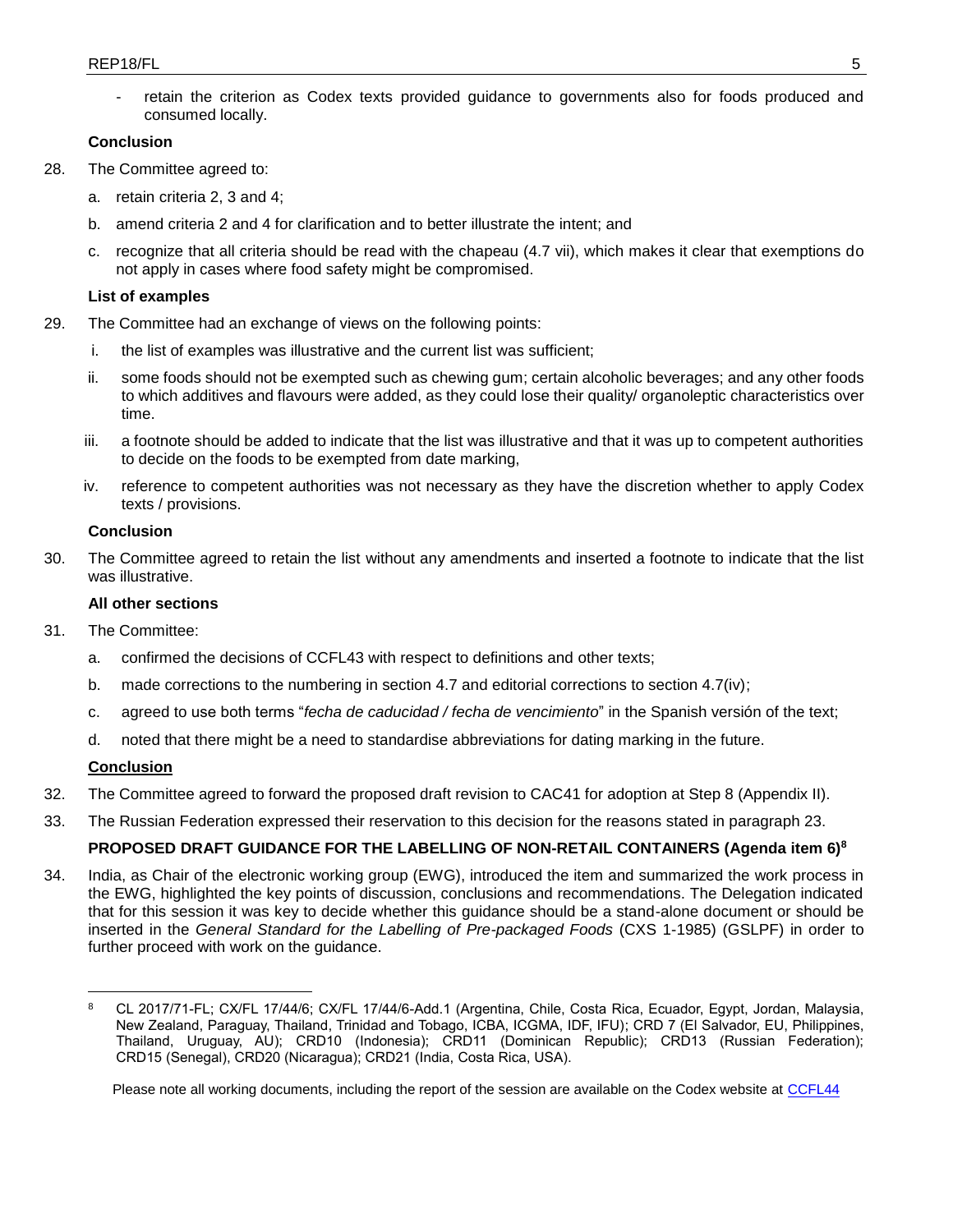- 35. The Committee focused its discussion on the best placement for the guidance and noted the following views:
- 36. A delegation was of the view that this document should be incorporated into the GSLPF as a single document, which would: improve consistency in the text and minimize the need for cross-referencing another document; remove confusion in definitions; improve distinctions between retail containers and non-retail containers; reduce redundancies; and could better assist commodity committees in developing labelling requirements by only referencing a single document. Incorporating a text on non-retail labelling into the GSLPF would require minor amendments to the title and scope of the GSLPF and could be done in a manner that would not open any other parts of the general standard.
- 37. Most delegations were in favour of having the guidance as a stand-alone document noted that the GSLPF and the proposed guidance addressed two different sets of labelling requirements (i.e. retail and non-retail containers respectively); and these two documents were aimed at different stakeholders (i.e. consumers and trade operators respectively). The insertion of the guidance in the GSLPF would cause confusion and imply additional work on adjusting the scope and other relevant sections to accommodate provisions for non-retail containers that might delay work in the finalization of the guidance and produce a more complex document difficult to use as compared with the current GSLPF.
- 38. A view was expressed that some of the proposed provisions in the guidance added unnecessary burden to national governments and the industry because much of the required information was already included in the electronic or paper documents accompanying the shipment. The Committee should focus on provisions that were supplementary to those already available or required at export / import control stages and should not duplicate the provisions in the GSLPF for retail containers.
- 39. An observer indicated that CCFL should refrain, where possible, from referring to competent authorities in order to produce an internationally harmonized guidance document.
- 40. At the request of India, an informal discussion was held with member delegations.

## **Conclusion**

- 41. The Committee agreed:
	- a. to keep the guidance as a stand-alone document;
	- b. to use cross-references to relevant Codex texts in the final document to ensure consistency;
	- c. to re-establish an EWG, chaired by India and co-chaired by Costa Rica and USA, working in English and Spanish to continue developing the guidance for consideration at the next session while taking into account comments submitted at this session and the views expressed in plenary;
	- d. that consideration would be given to convening a physical Working Group (PWG) prior to the next session, chaired by India and co-chaired by Costa Rica and USA, working in English and Spanish to consider comments, and to prepare a revised proposal for consideration by CCFL45.

# **DISCUSSION PAPER ON FRONT-OF-PACK LABELLING (Agenda item 7)<sup>9</sup>**

- 42. Costa Rica, as Chair of the EWG, introduced the item and recalled that the mandate of the EWG focused on three broad aspects i.e. stock-taking on the existing systems of FOPL; the need for development of principles for FOPL; and preparation of a discussion paper on FOPL, in case there was a demonstrated need.
- 43. Costa Rica further outlined the outcome for each of the three areas and highlighted the recommendation of the EWG to start new work to develop harmonised guidelines on FOPL.
- 44. The Chair of the Committee drew the attention of CCFL to the workshop to raise awareness around FOPL held in the margins of the session and noted that the large number that attended the event had demonstrated that there was a lot of interest on the subject. She invited comments on the discussion paper to determine whether there

 $\overline{a}$ 9 CX/FL 17/44/7; CRD9 (India, El Salvador, EU, Thailand, AU, IDF); CRD10 (Indonesia); CRD11 (Dominican Republic); CRD13 (Russian Federation); CRD15 (Senegal); CRD18 (FoodDrinkEurope); CRD19 (Republic of Korea); CRD20 (Nicaragua); CRD22 (Paraguay); CRD23 (South Africa); CRD24 (revised project document on FOPL).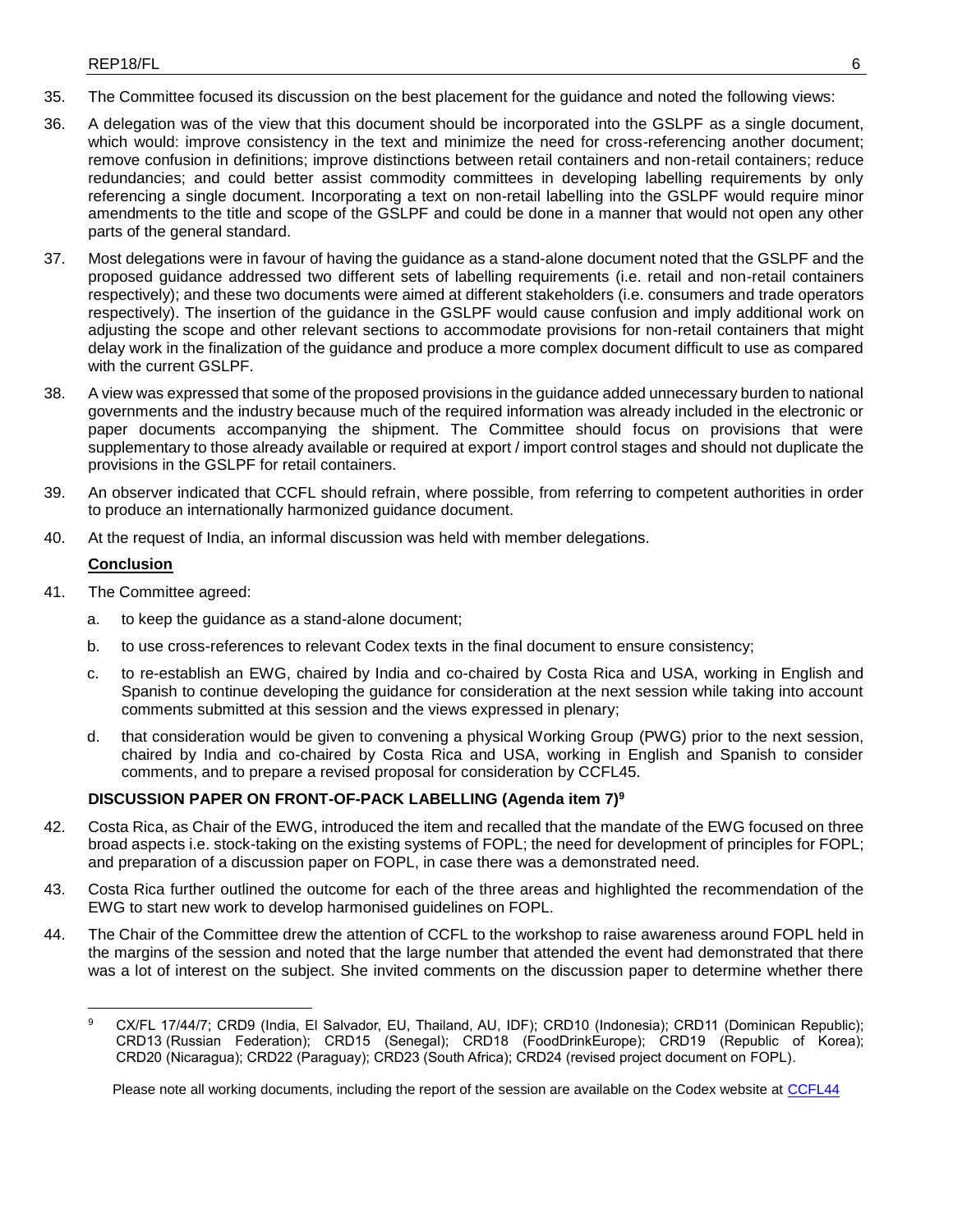was support for starting new work.

- 45. The Committee expressed broad support for developing guidance on use of simplified nutrition information on the front of pack.
- 46. The Committee had an exchange of views on the following points:
	- i. Currently there are no international guidelines on best practices for FOPL and a multiplicity of FOPL systems can lead to technical barriers to trade. New work on FOPL systems would provide clear and transparent scientific guidance to governments wishing to implement this type of labelling; and would help in harmonization of FOPL systems and thus facilitate international trade.
	- The new work should include a definition for FOPL, and aspects to be considered in FOPL systems. Interest was also expressed to work on fundamental principles for monitoring and assessing the effectiveness of such systems.
	- iii. FOPL systems should be scientifically substantiated; and should apply exclusively to prepackaged foods and possibly with a number of exceptions.
	- iv. FOPL should provide consumers with accurate and transparent nutrition information, and in a format that helps them to easily understand the essential nutrition information to make informed decisions.
	- v. There was limited published evidence on FOPL and some countries were in the process of publishing such information. However, emerging evidence will be taken into account;
	- vi. Complementary consumer awareness, communication, education, and monitoring and evaluation strategies were essential factors in assuring the success of any FOPL system.
	- vii. FOPL should not replace nutrient declaration.
	- viii. Consideration should be given to inclusion of positive elements such as fibre, fruits and vegetables.
	- ix. Account of other texts should be taken into account, in particular texts on nutrition guidelines and claims.

### **Project document for new work**

47. Given the support for starting new work, the Committee considered the revised project document, clarified the scope; identified the main aspects to be covered; and agreed that the placement of the document would be decided at a later stage. The Committee further agreed that the main aspects to be covered should be broad and flexible enough to allow further discussion to take place in the EWG. The Committee also noted that WHO evidence reviews on nutrition labelling as well as any relevant Codex texts, including the *Guidelines on Nutrition Labelling* (CXG 2-1985), would be considered in the development of the guidance.

### **Conclusion**

- 48. The Committee agreed to:
	- a. start new work to develop guidelines on FOPL systems, and to submit the project document (Appendix III) for approval to CAC41.
	- b. establish an EWG, chaired by Costa Rica and co-chaired by New Zealand, working in English and Spanish, and subject to approval of the new work by CAC41, with the following terms of reference:
		- to consider the *Guidelines on Nutrition Labelling* (CXG 2-1985) and any other relevant Codex guidelines;
		- based on the four (4) key aspects: (i) purpose and scope; (ii) definition of FOPL; (iii) general principles for FOPL; and (iv) aspects to consider in the development of FOPL systems, identified under section 3 ("Main Aspects to be Covered") of the project document, prepare proposed draft guidelines for circulation for comments and for consideration at CCFL45;
		- make recommendations on the placement of the quidelines.

### **General Guidelines to Establish Nutritional Profiles**

49. Costa Rica drew the attention of the Committee to potential new work to develop general guidelines to establish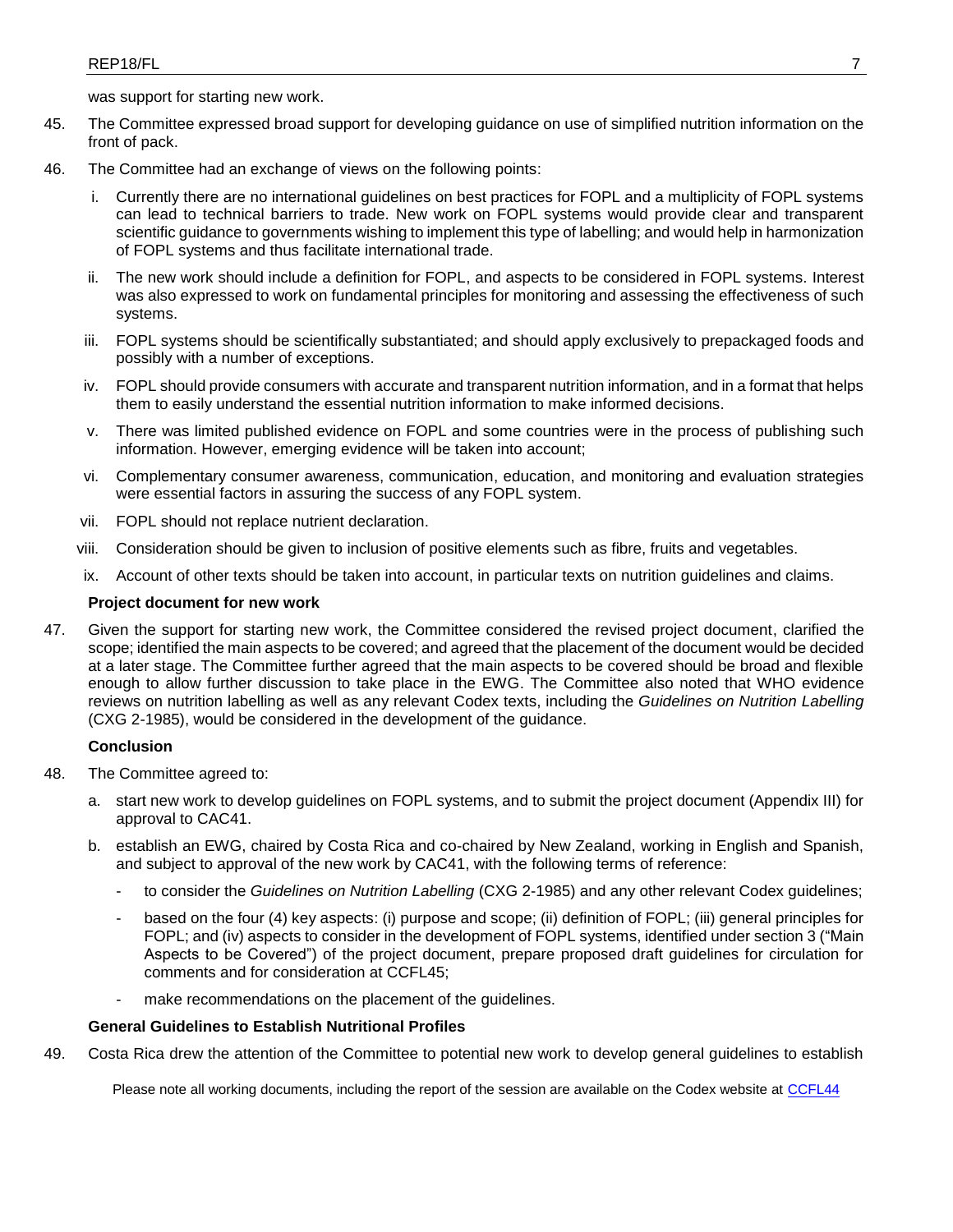nutrient profiles. The potential new work would supplement the work on FOPL and could be undertaken by CCNFSDU.

50. The Committee agreed to inform CCNFSDU of the new work on FOPL and to request CCNFSDU to consider how it could contribute towards this work.

## **DISCUSSION PAPER ON CONSUMER PREFERENCE CLAIMS (Agenda item 8)<sup>10</sup>**

51. Turkey introduced the item and summarized the main findings of the discussion paper and drew the attention of the Committee to the conclusions and recommendations in the paper.

### **Conclusion**

- 52. The Committee agreed that:
	- a. the information provided in the discussion paper was useful;
	- b. there was no need to start new work at this stage; and
	- c. this matter could be addressed as part of the discussion on future work (item 9).

## **FUTURE WORK AND DIRECTION FOR CCFL (Agenda item 9)<sup>11</sup>**

- 53. Canada introduced the item and noted that the discussion paper covered previous, current and potential work of the Committee. The Delegation proposed that the Committee give consideration to the items presented, in particular to the potential work.
- 54. The Committee considered the items identified as potential work and noted broad support for them, and in particular for the following: internet sales/e-commerce; allergen labelling; innovation – use of technology in food labelling; alcoholic beverages labelling; criteria for the definition of "high in" nutritional descriptors for fats, sugars and sodium; and labelling of foods in multipack format.
- 55. While there was broad support for work on these items, some concerns were raised on the proposed work on alcoholic beverages labelling, namely that some of the points raised in the WHO discussion paper were outside the mandate of CCFL, (e.g. health warnings on labels). These issues should be dealt with by national governments and should not be the subject of any future work. There was already considerable work on alcoholic beverages labelling being undertaken in other international fora such as the Organisation internationale de la vigne et du vin (OIV) and the Fédération internationale des vins et spiritueux (FIVS), and Codex work was therefore not necessary at this time; and a comprehensive review of national legislation and work in international fora was needed.
- 56. Some countries from the African region highlighted the need for work on alcoholic beverages labelling due to increased availability and consumption of alcoholic beverages in their countries. The existing labelling regimes in such countries did not provide sufficient information, such as alcohol content; and that in some instances alcohol was being offered in quantities as little as 100 ml without any labelling.
- 57. The Committee noted that any work to be undertaken should be within the purview of CCFL and that information on the existing state of play would be needed to further develop any new work.

## **Conclusion**

 $\overline{a}$ 

- 58. The Committee agreed to develop the following discussion papers:
	- a. Internet sales/e-commerce prepared by UK with assistance of Chile, India, Japan, Ghana;
	- b. Allergen labelling prepared by Australia with assistance of UK and USA;
	- c. Innovation use of technology in food labelling prepared by Canada;

<sup>10</sup> CX/FL 17/44/8; CRD9 (India, AU, El Salvador, EU, Thailand, IDF); CRD10 (Indonesia); CRD11 (Dominican Republic); CRD13 (Russian Federation); CRD15 (Senegal).

<sup>11</sup> CL 2016/31-FL; CX/FL 17/44/9; CRD9 (India, AU, El Salvador, EU, Thailand, IDF); CRD10 (Indonesia); CRD11 (Dominican Republic); CRD14 (Paraguay); CRD15 (Senegal).

Please note all working documents, including the report of the session are available on the Codex website at [CCFL44](http://www.fao.org/fao-who-codexalimentarius/meetings-reports/detail/en/?meeting=CCFL&session=44)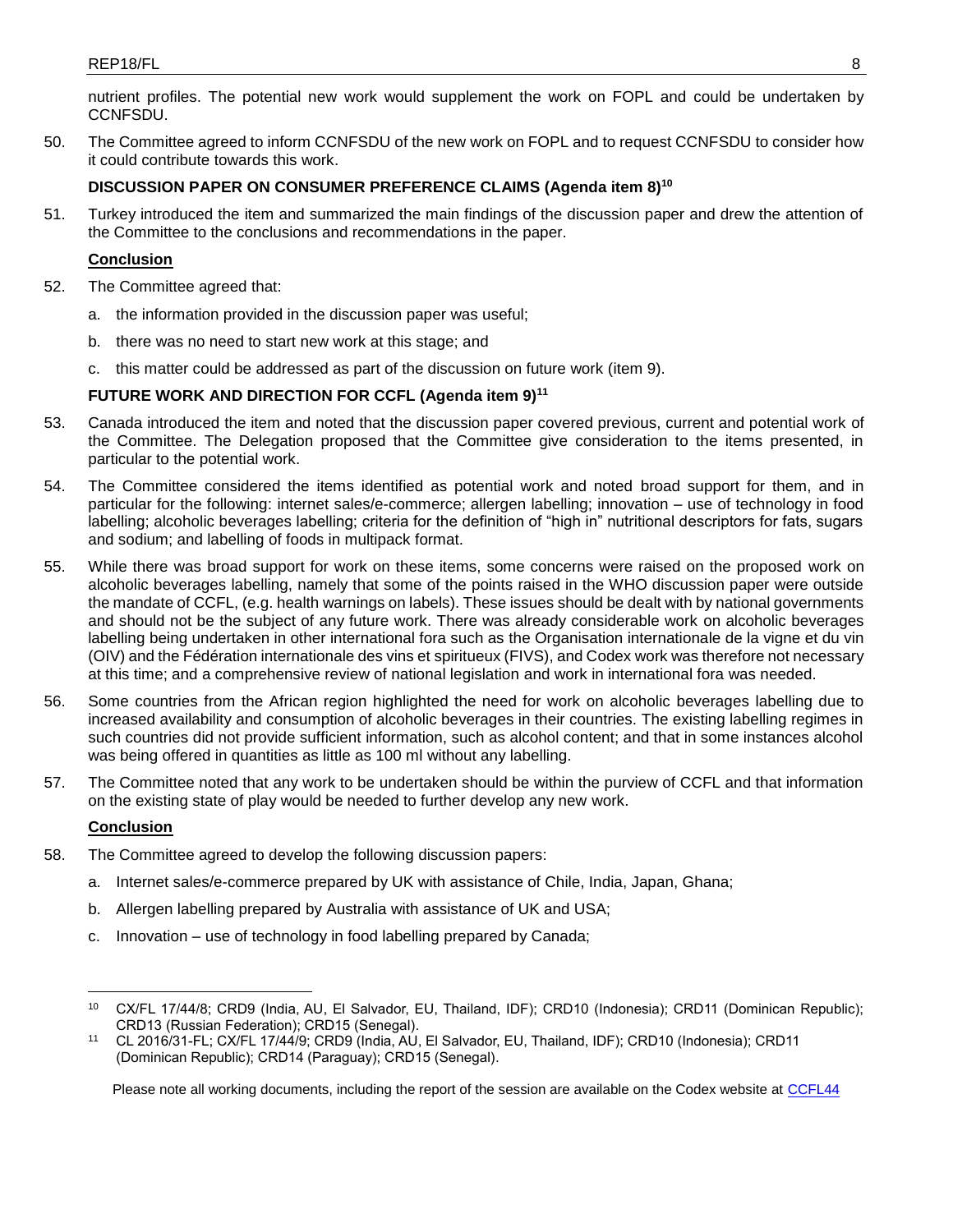- d. Alcoholic beverages labelling prepared by the Russian Federation with assistance of EU, Ghana, India and Senegal:
- e. Criteria for the definition of "high in" nutritional descriptors for fats, sugars and sodium prepared by Canada and India; and
- f. Labelling of foods in joint presentation and multipack formats prepared by Colombia.
- 59. The Committee further agreed that information would be sought through a Circular Letter (CL) on current practices, issues and any potential role in the areas identified above or in the case of alcoholic beverages labelling and allergen labelling where some Codex provisions already exist, any potential further role for CCFL.
- 60. The Chairperson clarified the possible new work identified did not preclude submission of other proposals for new work should the need arise.

### **Future work paper and prioritisation process**

- 61. The Committee recalled the decision of CCFL43 that the future work paper would be kept current at each session with a different delegation taking on responsibility each time; and that a prioritization approach could be considered<sup>12</sup> .
- 62. An observer expressed the view that, when setting work priorities, CCFL should consider quantifying the risks to health and the risks of misleading consumers when setting work priorities, similar to a process established by CCFH.

### **Conclusion**

- 63. The Committee agreed:
	- a. that India would update the paper and develop a prioritization approach;
	- b. the Secretariat would issue a CL requesting members and observers to provide information on issues for inclusion in the paper;
	- c. that matters raised earlier in the Committee, e.g. consumer preference claims (item 8) and flavours/flavourings (item 2), could be part of the future paper; and
	- d. the paper will be kept current at each session with a different delegation taking on responsibility each time.

### **OTHER BUSINESS (Agenda item 10)**

64. The Committee noted that there was no other business to discuss.

### **DATE AND PLACE OF THE NEXT SESSION (Agenda item 11)**

65. The Committee was informed that its  $45<sup>th</sup>$  Session would be held in approximately 18 months' time. The final arrangements being subject to confirmation by the Host Country and the Codex Secretariat.

 $\overline{a}$ 

<sup>12</sup> REP16/FL, para. 71

Please note all working documents, including the report of the session are available on the Codex website at [CCFL44](http://www.fao.org/fao-who-codexalimentarius/meetings-reports/detail/en/?meeting=CCFL&session=44)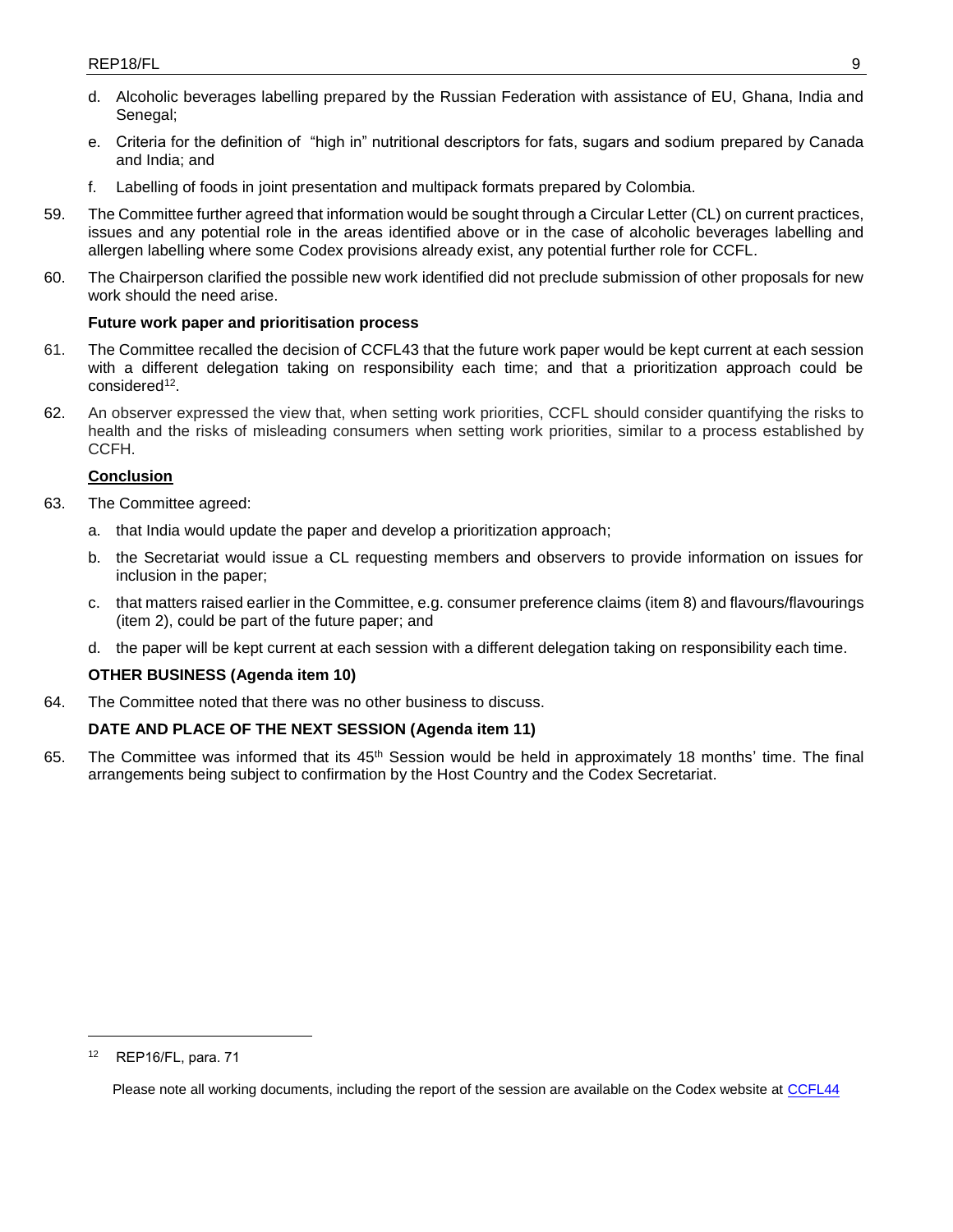## **APPENDIX I**

## **LIST OF PARTICIPANTS LISTE DES PARTICIPANTS LISTA DE PARTICIPANTES**

### **CHAIRPERSONS PRÉSIDENTES PRESIDENTAS**

Ms Lyzette Lamondin Executive Director Food Import Export and Consumer Protection Directorate Canadian Food Inspection Agency 1400 Merivale Road **Ottawa** Canada Email: [Lyzette.Lamondin@inspection.gc.ca](mailto:Lyzette.Lamondin@inspection.gc.ca)

Dr Laura Mendoza Director General Instituto Nacional de Alimentación y Nutrición (INAN) Avenida Santísima Trinidad e Itapua Asunción Paraguay Email: **dralmendoza@gmail.com**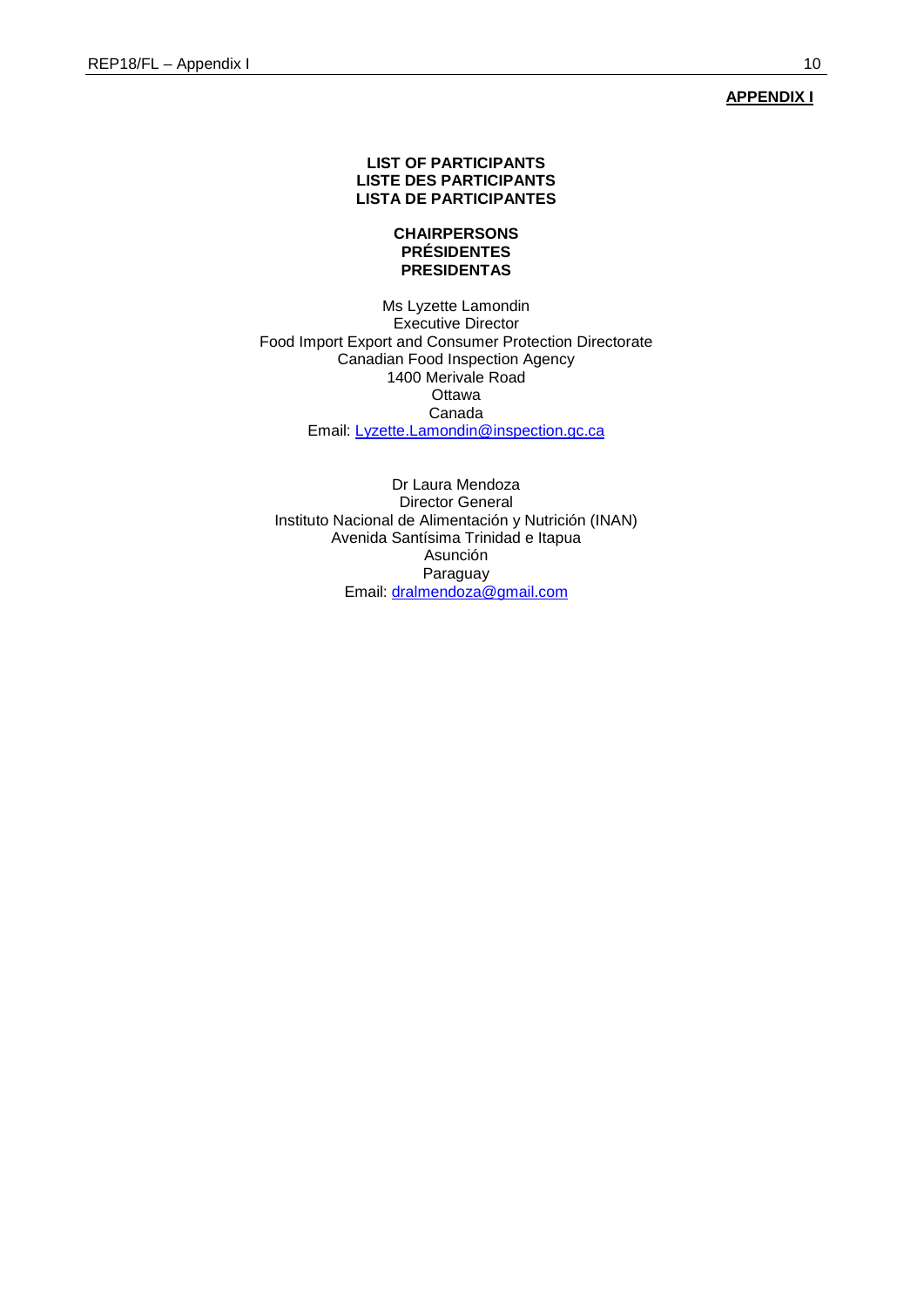### **MEMBERS NATIONS AND MEMBER ORGANIZATIONS ÉTATS MEMBRES ET ORGANISATIONS MEMBRES ESTADOS MIEMBROS Y ORGANIZACIONES MIEMBROS**

#### **ARGENTINA - ARGENTINE**

Dr Andrea Nilda Calzetta Resio Supervisor Técnico de Aprobación de Productos Alimenticios Coordinación General de Aprobación de Productos Alimenticios Servicio Nacional de Sanidad y Calidad Agroalimentaria Azopardo 1020 2nd. Floor (1107) Ciudad Autónoma de Buenos Aires Argentina Email[: acalzet@senasa.gov.ar](mailto:acalzet@senasa.gov.ar)

Ms Gabriela Catalani Punto Focal Codex Ministerio de Agroindustria Azopardo 1025 CABA **Argentina** Email[: martin\\_territorial@hotmail.com](mailto:martin_territorial@hotmail.com)

Ms María Carla Cecchin Directora de Asuntos Científicos y Regulatorios para South Latin Coca-Cola CABA Argentina Email[: carlcecchin@coca-cola.com](mailto:carlcecchin@coca-cola.com)

Ms Maria Celina Moreno Dirección de Agroalimentos Ministerio de Agroindustria Argentina Email[: celmor@magyp.gob.ar](mailto:celmor@magyp.gob.ar)

Ms Claudia Viano Departamento de Legislación y Normatización Dirección de Evaluación y Registro de Alimentos Instituto Nacional de Alimentos Estados Unidos 25 C1101AAA - Ciudad Autónoma de Buenos Aires **Argentina** Email[: claudia.viano@anmat.gov.ar](mailto:claudia.viano@anmat.gov.ar)

#### **AUSTRALIA - AUSTRALIE**

Ms Elizabeth Flynn Assistant Secretary Preventive Health Policy Branch Commonwealth Department of Health MDP 707 GPO Box 9848 Canberra ACT Australia Email[: elizabeth.flynn@health.gov.au](mailto:elizabeth.flynn@health.gov.au)

Ms Jenny Hazelton Manager, Labelling and Information Standards Food Standards Australia New Zealand PO Box 5423 Kingston ACT Australia Email[: jenny.hazelton@foodstandards.gov.au](mailto:jenny.hazelton@foodstandards.gov.au)

## **BELGIUM - BELGIQUE - BÉLGICA**

Mr Jean Pottier Regulatory Expert Food Labelling, Nutrition and Health Claims Food, Feed and other consumption product FPS Health, Food Chain Safety and Environment Animal, Plant and Food Directorate Eurostation | Place Victor Horta, 40/10 Brussels Belgium Email: [Jean.Pottier@health.belgium.be](mailto:Jean.Pottier@health.belgium.be)

# Mr Luc Ogiers

**Director** General Directorate international economy FPS Economy, SME Rue du Progrès, 50 Bruxelles **Belgium** Email: [luc.ogiers@economie.fgov.be](mailto:luc.ogiers@economie.fgov.be)

#### **BRAZIL - BRÉSIL - BRASIL**

Dr Guilherme Antonio Costa Junior Chair of the Codex Alimentarius Commission Secretariat of Agribusiness International Relations (SRI) Ministry of Agriculture, Livestock and Food Supply Esplanada dos Ministerios Bl.D Brasília Brazil Email: [guilherme.costa@agricultura.gov.br](mailto:guilherme.costa@agricultura.gov.br)

Mr Rodrigo Martins De Vargas Specialist on Regulation and Health Surveillance Brazilian Health Regulatory Agency (ANVISA) SIA, Trecho 5, Área Especial 57, Brasília-DF Brasília Brazil Tel: +55 (61) 3462-6514 Email: [rodrigo.vargas@anvisa.gov.br](mailto:rodrigo.vargas@anvisa.gov.br)

Mrs Renata De Araujo Ferreira Specialist on Regulation and Health Surveillance Brazilian Health Surveillance Agency (ANVISA) SIA Trecho 5, sector especial 57, 2 andar, sala 2 Brasília Brazil Email: [renata.ferreira@anvisa.gov.br](mailto:renata.ferreira@anvisa.gov.br)

Ms Érika Nunes Sene Regulatory Affairs Analyst Associação Brasileira das Indústrias da Alimentação (ABIA) Av. Brigadeiro Faria Lima, 1478 - 11º andar São Paulo Brazil Email: [detec@abia.org.br](mailto:detec@abia.org.br)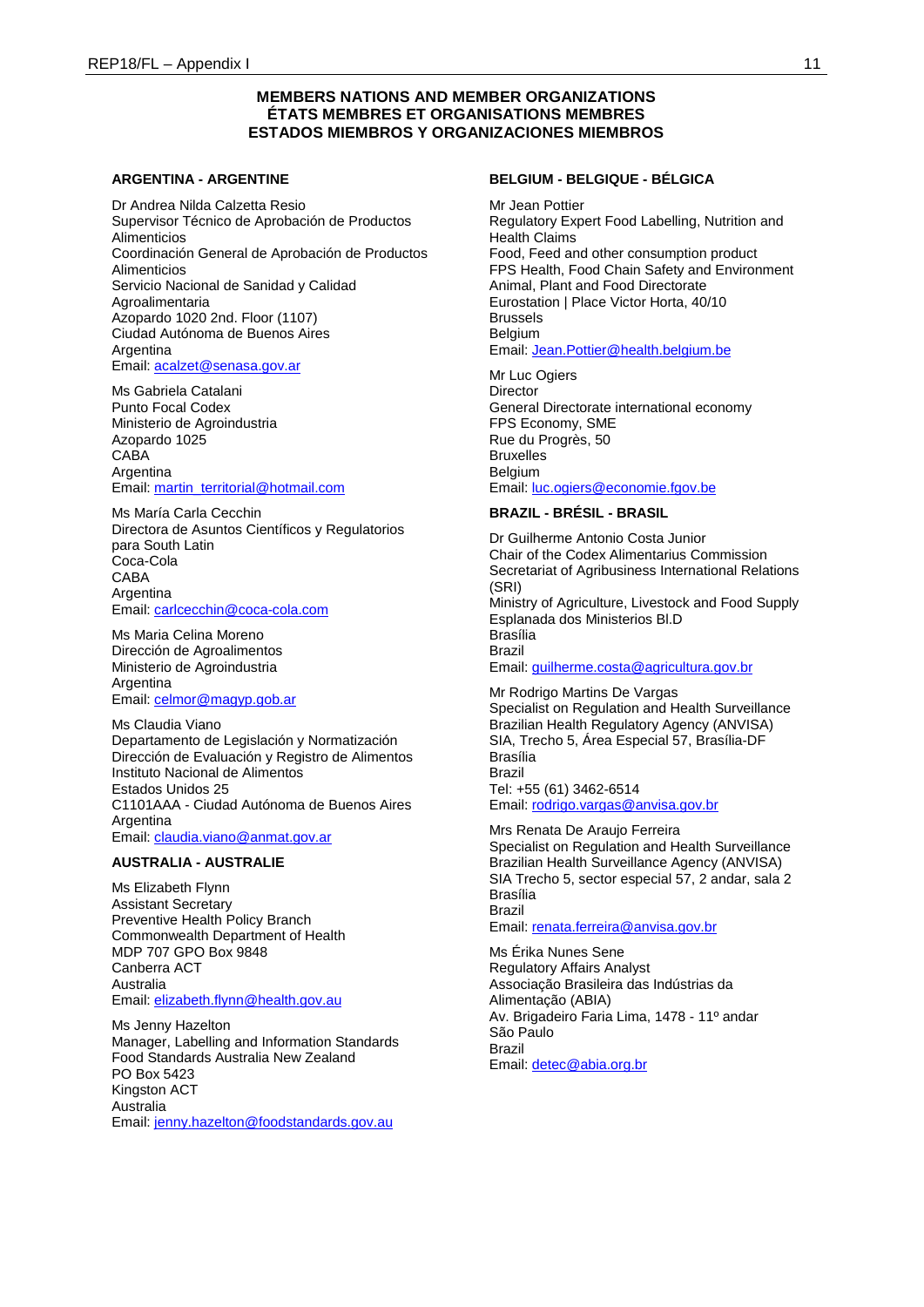Mr Cesar Augusto Vandesteen Junior Official Veterinary Inspector Ministry of Agriculture, Livestock and Food Supply – MAPA Brasilia Brazil Email[: cesar.vandesteen@agricultura.gov.br](mailto:cesar.vandesteen@agricultura.gov.br)

Ms Juliana Yuki Yamamaru Regulatory Affairs Specialist Confederação Nacional da Indústria Rua Vergueiro, 1737 – Vila Mariana - São Paulo Brazil Email[: juliana\\_yamamaru@br.ajinomoto.com](mailto:juliana_yamamaru@br.ajinomoto.com)

#### **CANADA - CANADÁ**

Ms Kathy Twardek Director Consumer Protection and Market Fairness Division Canadian Food Inspection Agency 1400 Merivale Road T2-6-141 Ottawa Canada Email[: kathy.Twardek@Inspection.gc.ca](mailto:kathy.Twardek@Inspection.gc.ca)

Mr Jonathan Clifford Country Regulatory Affairs Manager Unilever Canada Inc. 160 Bloor Street East, Suite 1400 **Toronto** Canada Tel: 1-416-518-1079 Email[: jonathan.clifford@unilever.com](mailto:jonathan.clifford@unilever.com)

Mr Nicholas Gauthier Senior Trade Policy Analyst Agriculture and Agri-Food Canada 1341 Basline rd T5-5-352, ON K1A OC5 **Ottawa** Canada Email[: nicholas.gauthier@agr.gc.ca](mailto:nicholas.gauthier@agr.gc.ca)

Ms Charmaine Kuran Section Head, Nutrition Composition Health Canada Bureau of Nutritional Sciences 251 Sir Frederick Banting Driveway (2203E) **Ottawa** Canada Email[: charmaine.kuran@canada.ca](mailto:charmaine.kuran@canada.ca)

### **CHILE - CHILI**

Mr Emilio Matas Asesor Servicio Nacional del Consumidor, SERNAC Ministerio de Economía, Fomento y Turismo Santiago Chile Email[: ematas@sernac.cl](mailto:ematas@sernac.cl)

Mrs Karla Carmona Araya Asesor Agencia Chilena para la Inocuidad y Calidad Alimentaria, ACHIPIA Ministerio de Agricultura Nueva York 17, piso 4 Santiago Chile Email: [karla.carmona@achipia.gob.cl](mailto:karla.carmona@achipia.gob.cl)

Ms Marisol Figueroa Gerente General AB Chile, Alimentos y Bebidas de Chile Santiago Chile Email: [mfigueroa@abchile.com](mailto:mfigueroa@abchile.com)

Ms Gisela Rodríguez Gerente de Asuntos Científicos y Regulatorios. Coca-Cola de Chile Santiago Chile Email: [gisrodriguez@coca-cola.com](mailto:gisrodriguez@coca-cola.com)

#### **COLOMBIA - COLOMBIE**

Ms Paula Andrea Patiño Sandoval Chemical Engineer and Food Engineer Official Food Inspection Functionary INVIMA Carrera 10 64 28 Bogotá Colombia Email: [ppatinos@invima.gov.co](mailto:ppatinos@invima.gov.co)

Ms Monica Cuellar Sánchez Innovation Director Acepalma S.A Calle 90 # 19-41 Oficina 303-304 Bogotá Colombia Tel: 57 3171387 Email: [director.innovacion@gmail.com](mailto:director.innovacion@gmail.com)

Mr Igor Gutierrez Profesional Ministerio de Comercio Calle 28 # 13A 15 Bogotá Colombia Email: [igutierrez@mincit.gov.co](mailto:igutierrez@mincit.gov.co)

Ms Alexandra Mondragón Responsable Salud y Nutrición Cenipalma Cra 10 # 69A -44 Bogotá Colombia Email: [amondragon@cenipalma.org](mailto:amondragon@cenipalma.org)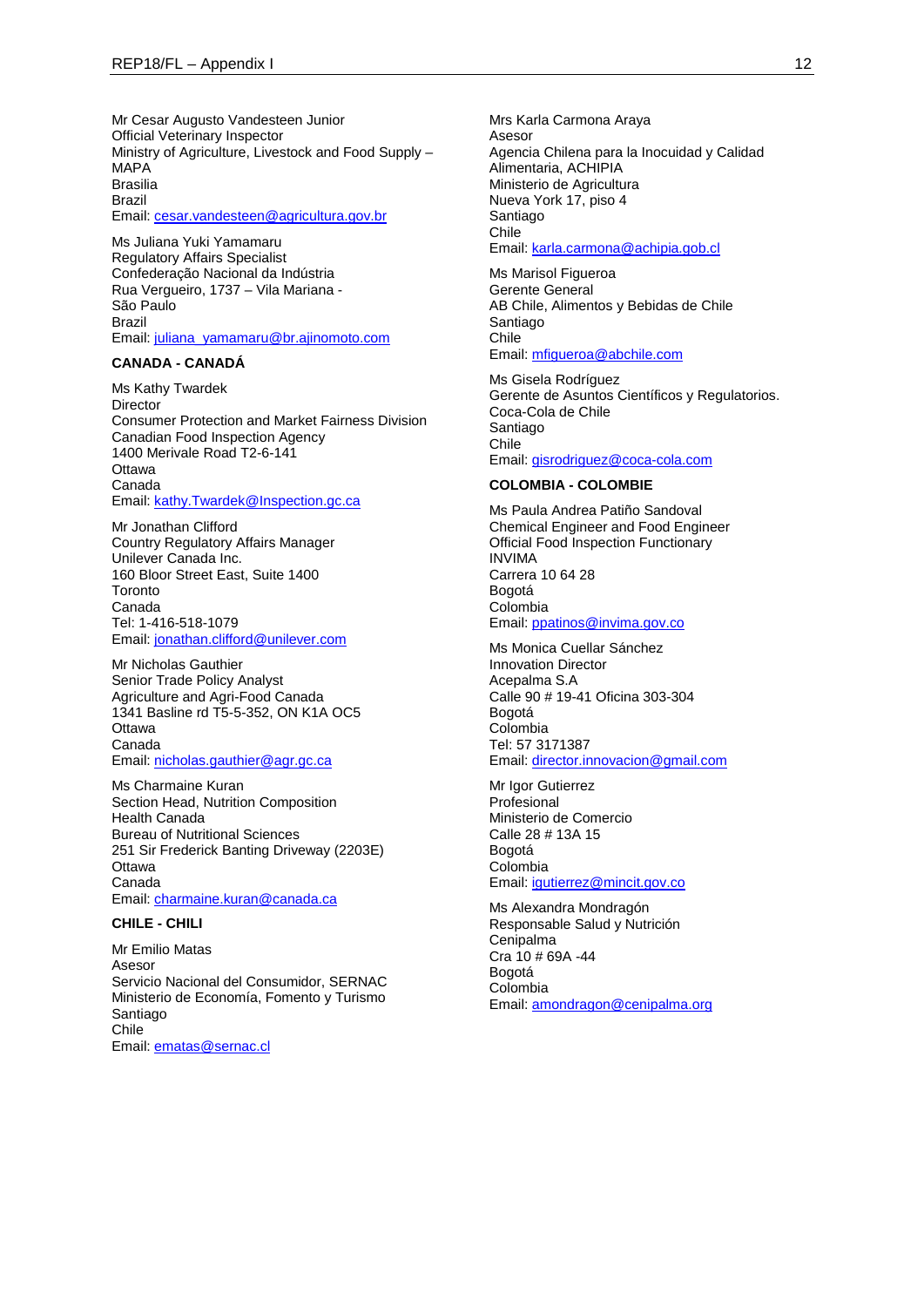### **COSTA RICA**

Mrs Melina Flores Rodríguez Asesor Codex Codex Costa Rica Ministerio de Economía Industria y Comercio 400 m al Oeste de la Contraloría General de la República, Sabana Sur San Jose Costa Rica Email[: mflores@meic.go.cr](mailto:mflores@meic.go.cr)

Mrs Mónica Elizondo Andrade Asuntos Científicos y Regulatorios Cámara Costarricense de Industria Alimentaria (CACIA) 75 mts sur de la Contraloría San Jose Costa Rica Email[: melizondo@cacia.org](mailto:melizondo@cacia.org)

Mr Jorge Arturo Jara I Vicepresidente de CACIA Miembro Comité Nacional del Codex Costa Rica Cámara Costarricense de la Industria Alimentaria (CACIA) San José Costa Rica Email[: jajara@coca-cola.com](mailto:jajara@coca-cola.com)

### **CUBA**

Mrs Olga María Valdés Almaral Jefa de Sección Registro Sanitario de Alimentos INHEM Ministerio de Salud Pública Infanta 1158 e/Clavel y LIinás Centro Habana La Habana Cuba Email[: olga@inhem.sld.cu](mailto:olga@inhem.sld.cu)

Mr José Fu Wong Especialista Ministerio de la Industria Alimentaria Avenida 41 No. 4455 entre 48 y 50, Playa, La Habana Cuba Email[: jose.fu@minal.gob.cu](mailto:jose.fu@minal.gob.cu)

#### **DENMARK - DANEMARK - DINAMARCA**

Mrs Pernille Lundquist Madsen Deputy Head, Chemicals and Food Quality Division Danish Veterinary and Food Administration Stationsparken 31 **Glostrup** Denmark Email[: plum@fvst.dk](mailto:plum@fvst.dk)

Mrs Linda Jensen Chief Adviser Danish Agriculture and Food Council Axeltorv 3 Copenhagen V Denmark Email[: lmj@lf.dk](mailto:lmj@lf.dk)

#### **DOMINICAN REPUBLIC – DOMINICAINE, RÉPUBLIQUE – DOMINICANA, REPÚBLICA**

Mr Modesto Buenaventura Pérez Blanco Coordinador Normas Alimenticias Dirección General Medicamentos, Alimentos y Productos Sanitarios (DIGEMAPS) Ministerio de Salud Pública y Asistencia Social (MSP) Av. Tiradentes Esq. Av. Héctor H. Hernández, Ens. La Fé Dominican Republic Email: [codex.pccdor@msp.gob.do](mailto:codex.pccdor@msp.gob.do)

Eng Pedro De Padua Supervisor Nacional Alimentos Dirección General de Medicamentos, Alimentos y Productos Sanitarios (DIGEMAPS) Ministerio de Salud Pública y Asistencia Social (MSP) Av. H. Homero Hernández esq. Av. Tiradentes, Ens. La Fé, D.N. Santo Domingo, D. N. Dominican Republic Email: [pedro.padua@ministeriodesalud.gob.do](mailto:pedro.padua@ministeriodesalud.gob.do)

Mrs Luisana Valdez Encargada del Depto. de Calidad y Buenas Prácticas Comerciales Depto. de Calidad y Buenas Prácticas Comerciales Instituto Nacional de Protección de los Derechos del Consumidor, Pro Consumidor. Av. Charles Summer No. 33, Los Prados. Santo Domingo, D.N. Dominican Republic Email: [luisana.valdez@proconsumidor.gob.do](mailto:luisana.valdez@proconsumidor.gob.do)

### **ECUADOR - ÉQUATEUR**

Ms Mónica Alexandra Quinatoa Osejos Analista de Establecimientos Dirección Nacional de Control Sanitario Ministerio de Salud Pública Av. República de El Salvador 36-64 Y Suecia Quito Ecuador Email: [monica.quinatoa@msp.gob.ec](mailto:monica.quinatoa@msp.gob.ec)

### **EL SALVADOR**

Mrs Mariana Gomez Director **OSARTEC** 1a. calle poniente, final 41, Av. Norte No. 18, colonia Flor Blanca. San Salvador El Salvador Email: [mgomez@osartec.gob.sv](mailto:mgomez@osartec.gob.sv)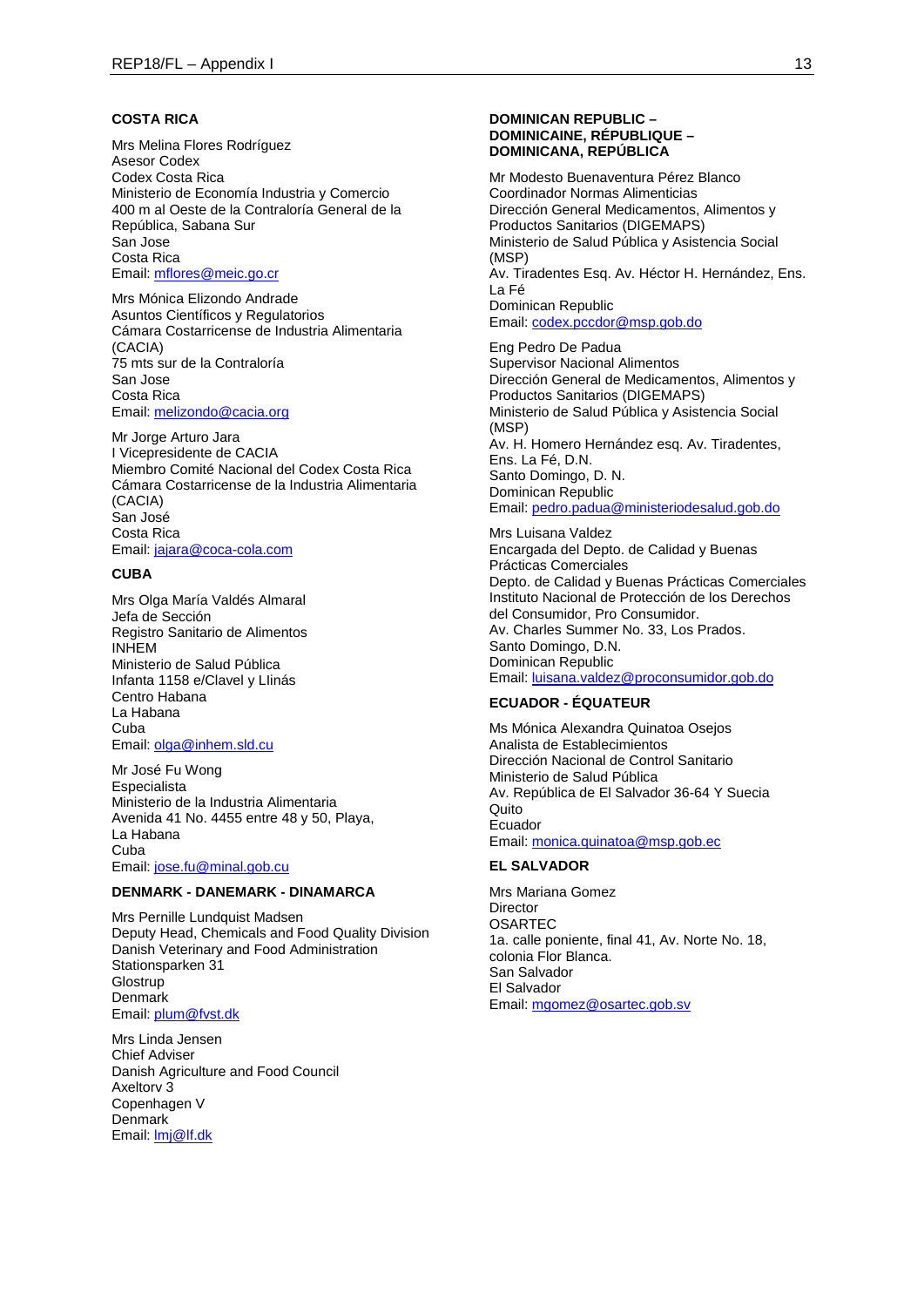#### **ESTONIA - ESTONIE**

Mrs Reili Kivilo Adviser Food Safety Department Ministry of Rural Affairs Lai Street 39//41 Tallinn Estonia Email[: reili.kivilo@agri.ee](mailto:reili.kivilo@agri.ee)

Ms Külli Johanson Chief Specialist Food Safety Department Ministry of Rural Affairs Lai tn 39 // Lai tn 41 Tallinn Estonia Email[: kylli.johanson@agri.ee](mailto:kylli.johanson@agri.ee)

Mr Alexander Rogge Policy Officer - Member of the Estonian delegation General Secretariat Council of the European Union Rue de la Loi, 175 Bruxelles Belgium Email[: alexander.rogge@consilium.europa.eu](mailto:alexander.rogge@consilium.europa.eu)

#### **EUROPEAN UNION - UNION EUROPÉENNE - UNIÓN EUROPEA**

Mr Sebastien Goux Deputy Head of Unit Directorate General Health and Food Safety European Commission Rue Froissart 101 Office: 02/048 Brussels Belgium Email[: sebastien.goux@ec.europa.eu](mailto:sebastien.goux@ec.europa.eu)

Mrs Ersilia Moliterno Administrator Directorate-General for Agriculture and Rural Development European Commission Brussels Belgium Email[: Consiglia.Moliterno@ec.europa.eu](mailto:Consiglia.Moliterno@ec.europa.eu)

Ms Sabine Pelsser Administrator DG SANTE European Commission RUE FROISSART 101 Brussels Belgium Email[: Sabine.PELSSER@ec.europa.eu](mailto:Sabine.PELSSER@ec.europa.eu)

#### **FIJI - FIDJI**

Mrs Sanjeshni Sanjuka Devi Assurance & Compliance Officer **Trades** Biosecurity of Fiji Level 3,FNPF Plaza 1, Ellery Street Suva Fiji Email: [devis@baf.com.fj](mailto:devis@baf.com.fj)

Ms Deepika Darshani Lata Microbiologist Plants & Animals Biosecurity Of Fiji Level 3, Fnpf Plaza 1, Ellery Street Suva Fiji Email: [dlata@baf.com.fj](mailto:dlata@baf.com.fj)

#### **FINLAND - FINLANDE - FINLANDIA**

Ms Anne Haikonen Legislative Counsellor Ministry of Agriculture and Forestry P.O. Box 30 FI-00023 Government Helsinki Finland Email: [anne.haikonen@mmm.fi](mailto:anne.haikonen@mmm.fi)

### **FRANCE - FRANCIA**

Mrs Sophie Dussours Chargée de Mission Bureau 4D DGCCRF France Email: [sophie.dussours@dgccrf.finances.gouv.fr](mailto:sophie.dussours@dgccrf.finances.gouv.fr)

### **GERMANY - ALLEMAGNE - ALEMANIA**

Dr Katrin Stolle Deputy Head of Division Food Labelling Federal Ministry of Food and Agriculture Wilhelmstraße 54 Berlin **Germany** Email: [katrin.stolle@bmel.bund.de](mailto:katrin.stolle@bmel.bund.de)

Ms Angelika Mrohs Managing Director German Federation for Food Law and Food Science (BLL e.V.) Claire-Waldoff-Straße 7 Berlin Germany Email: [amrohs@bll.de](mailto:amrohs@bll.de)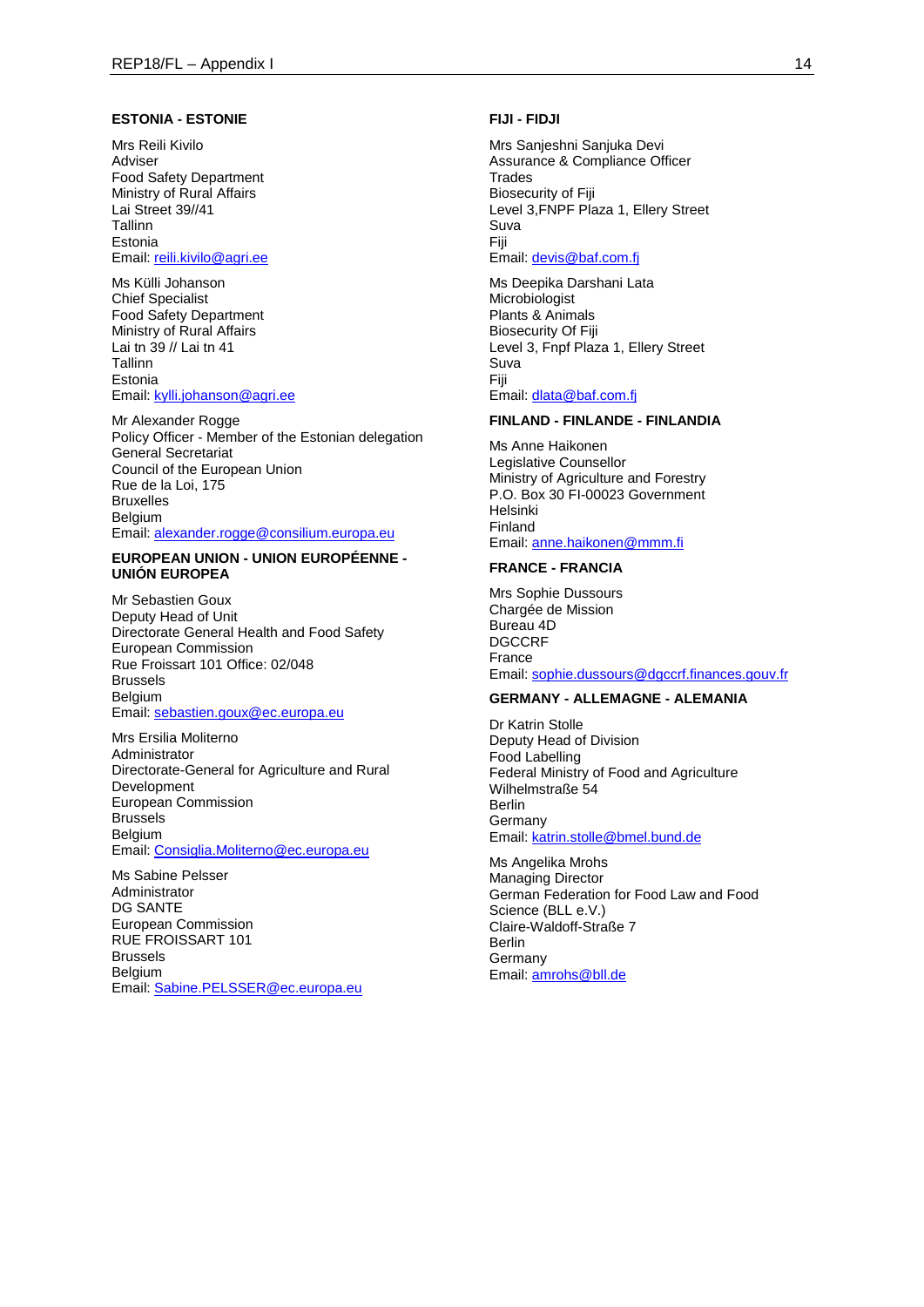### **GHANA**

Mrs Isabella Mansa Agra Ag. Deputy Chief Executive (FID) Food Inspection (FID) Food and Drugs Authority P.O. Box CT 2783 Cantonments Accra Accra Ghana Email[: isabella.agra@fdaghana.gov.gh](mailto:isabella.agra@fdaghana.gov.gh)

Mrs Faustina Adjoa Mansah Atupra Principal Regulatory Officer Food Evaluation and Registration Food and Drugs Authority P. O. Box CT 2783 Cantonments, Accra Accra Ghana Email[: faustina.atupra@fdaghana.gov.gh](mailto:faustina.atupra@fdaghana.gov.gh)

#### **INDIA - INDE**

Mr Aditya Jain Senior Manager National Dairy Development Board Opposite Jagnath Mahadev Anand, Gujarat India Tel: 91-2692-260148, 226235 Email[: aditya@nddb.coop](mailto:aditya@nddb.coop)

Ms Sakshee Pipliyal Technical Officer Codex Food Safety and Standards Authority of India FDA Bhawan Near Bal Bhavan Kotla Road New Delhi India Email[: sakee25@gmail.com](mailto:sakee25@gmail.com)

Ms Mili Bhattacharya Senior Manager Scientific, Nutrition and Regulatory Affairs Coca- Cola India Pvt Ltd Delhi India Email[: mbhattacharya@coca-cola.com](mailto:mbhattacharya@coca-cola.com)

#### **INDONESIA - INDONÉSIE**

Mrs Adrianti - Head of Subdirectorate of Processed Food **Standardization** Directorate of Food Product Standardization National Agency of Drug and Food Control Jl. Percetakan Negara No.23, Building F, 3rd Floor, Jakarta Pusat Jakarta Indonesia Email[: codexbpom@yahoo.com](mailto:codexbpom@yahoo.com)

#### **IRELAND - IRLANDE - IRLANDA**

Dr David W Nolan Head of Division Veterinary Public Health and Food Safety Policy Department of Agriculture, Food and the Marine Agriculture House Kildare Street Dublin 2 Dublin Ireland Email: [davidwnolan@agriculture.gov.ie](mailto:davidwnolan@agriculture.gov.ie)

### **ITALY - ITALIE - ITALIA**

Mr Ciro Impagnatiello Codex Contact Point Department of the European Union and International Policies and of the Rural Development Ministry of Agricultural Food and Forestry Policies Via XX Settembre, 20 Rome Italy Email: [c.impagnatiello@politicheagricole.it](mailto:c.impagnatiello@politicheagricole.it)

#### **JAPAN - JAPON - JAPÓN**

Ms Mayu Nishikawa Deputy Director Food Labelling Division Consumer Affairs Agency 3-1-1 Kasumigaseki, Chiyoda-ku, Tokyo Japan Email: [g.codex-j@caa.go.jp](mailto:g.codex-j@caa.go.jp)

Prof Satoshi Ishizuka Adviser Laboratory of Nutritional Biochemistry Research Faculty of Agriculture Hokkaido University Kita 9, Nishi 9, Kita-ku, Sapporo Hokkaido Japan Email: [zuka@chem.agr.hokudai.ac.jp](mailto:zuka@chem.agr.hokudai.ac.jp)

Dr Yayoi Tsujiyama Acting Director for International Standards Office Food Safety Policy Division, Food Safety and Consumer Affairs Bureau Ministry of Agriculture, Forestry and Fisheries 1-2-1, Kasumigaseki, Chiyoda-ku Tokyo Japan Email: [yayoi\\_tsujiyama170@maff.go.jp](mailto:yayoi_tsujiyama170@maff.go.jp)

#### **MEXICO - MEXIQUE - MÉXICO**

Ms Tania Daniela Fosado Soriano Punto de Contacto Codex Dirección General de Normas Secretaría de Economía Convento de San Lorenzo No. 12 Jardines de Santa Mónica Mexico Email: [tania.fosado@economia.gob.mx](mailto:tania.fosado@economia.gob.mx)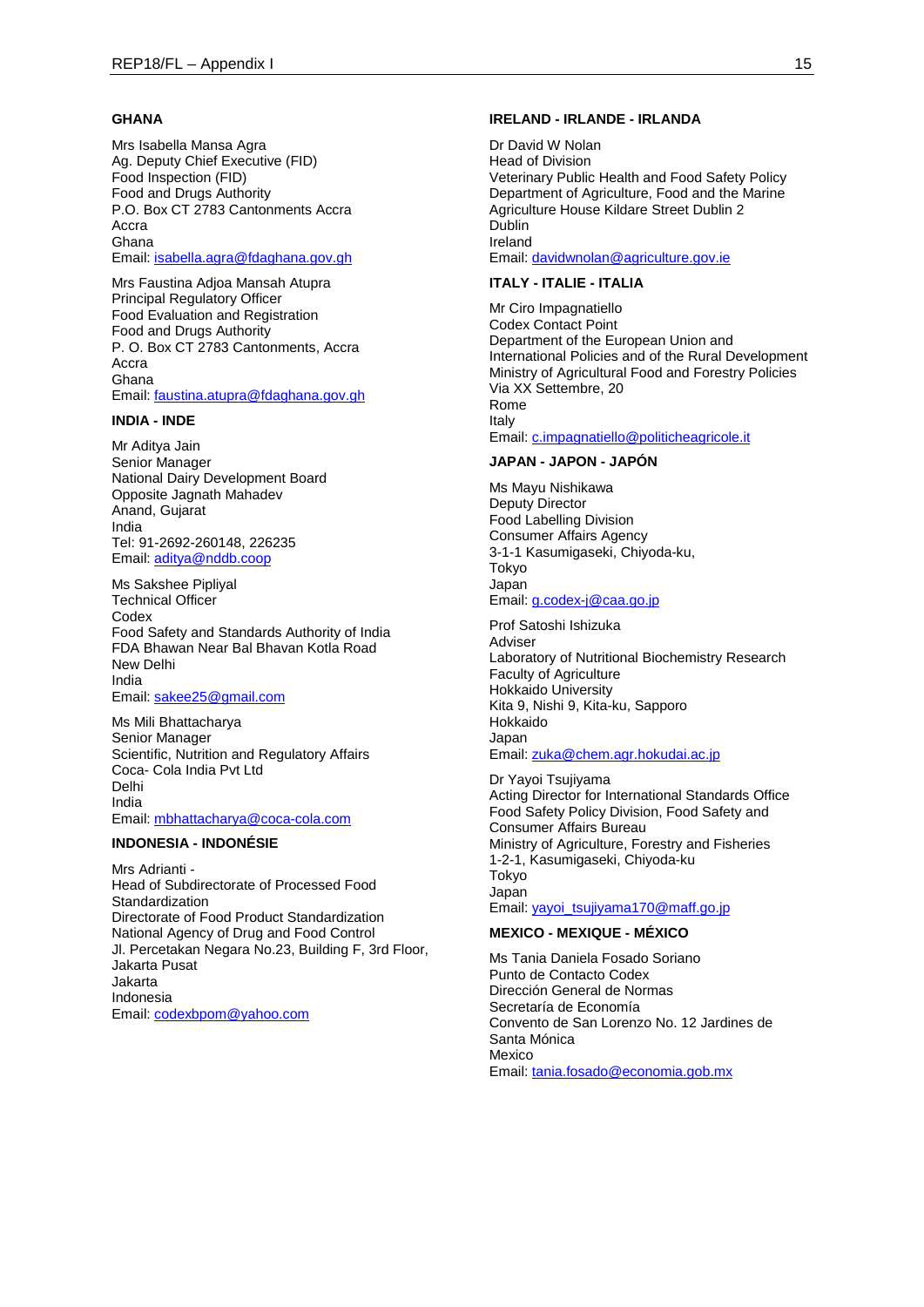#### **MOROCCO - MAROC - MARRUECOS**

Mr Oussama Nadifi Chef de division de la réglementation et normalisation **Agriculture** Office National de Sécurité Sanitaire des Produits Alimentaires Avenue Hadj Ahmed Cherkaoui, Agdal Rabat Morocco Tel: +212673997816 Email[: Oussama.Nadifi@onssa.gov.ma](mailto:Oussama.Nadifi@onssa.gov.ma)

### **NETHERLANDS - PAYS-BAS - PAÍSES BAJOS**

Ms Inge Stoelhorst Policy Coordinator Nutrition, Health Protection and Prevention **Department** Ministry of Health, Welfare and Sport Parnassusplein 5 Den Haag **Netherlands** Email[: i.stoelhorst@minvws.nl](mailto:i.stoelhorst@minvws.nl)

#### **NEW ZEALAND - NOUVELLE-ZÉLANDE - NUEVA ZELANDIA**

Ms Jenny Reid Manager Regulation and Assurance Ministry for Primary Industries 25 The Terrace Wellington New Zealand Email[: jenny.reid@mpi.govt.nz](mailto:jenny.reid@mpi.govt.nz)

Ms Phillippa Hawthorne Senior Adviser Regulation and Assurance Ministry for Primary Industries 25 The Terrace Wellington New Zealand Email[: Phillippa.hawthorne@mpi.govt.nz](mailto:Phillippa.hawthorne@mpi.govt.nz)

### **NICARAGUA**

Ms Miriam Carolina Canda Toledo Punto de Contacto del Codex Dirección de Normalización y Metrología Ministerio de Fomento, Industria y Comercio Km 6, carretera a Masaya Managua Nicaragua Email[: codex@mific.gob.ni](mailto:codex@mific.gob.ni)

Mr Joe Henry Thompson Argüello Asesor Ministerio de Fomento, Industria y Comercio Km 6 carretera a Masaya Managua Nicaragua Email[: consultcustomjoe@gmail.com](mailto:consultcustomjoe@gmail.com)

### **NIGERIA - NIGÉRIA**

Mr Godwin Etim Akwa Deputy Director National Agency for Food and Drug Administration and Control Plot 1 Isolo Industrial Estate, Isolo Oshodi Apapa Express Way Lagos Nigeria Email: [g\\_akwa@yahoo.co.uk](mailto:g_akwa@yahoo.co.uk)

Mr Fred Nduka Chiazor Scientific and Regulatory Affairs Director Coca-Cola Nigeria Limited 16 Gerrard Road, Ikoyi Lagos **Nigeria** Email: [fchiazor@coca-cola.com](mailto:fchiazor@coca-cola.com)

Mrs Chinyere Innocensia Ikejiofor Chief Laboratory Technologist National Agency for Food and Drug Administration and Control Plot 1, Isolo Industrial Scheme, Oshodi-Apapa Express Way, Isolo Lagos Nigeria Email: [chyikejiofor@gmail.com](mailto:chyikejiofor@gmail.com)

Mrs Ogochukwu Nkolika Mainasara Food Safety NAFDAC Technical Advisor MONAI Multi Solutions LTD 29 Adediran Ajoa Road, Ajao Estate Anthony Lagos Nigeria Email: [manaogo2000@yahoo.com](mailto:manaogo2000@yahoo.com)

## **PARAGUAY**

Mrs Zuny Mabel Zarza De Riquelme Coordinadora del Subcomité del Codex sobre Etiquetado de los Alimentos Instituto Nacional de Alimentación y Nutrición (INAN) Asunción Paraguay Email: [zmzarza@hotmail.com](mailto:zmzarza@hotmail.com)

Mrs María Eugenia Alvarenga Torres Coordinadora general de Subcomité del Codex del INAN Instituto Nacional de Alimentación y Nutrición (INAN) Email: [marualto@hotmail.com](mailto:marualto@hotmail.com)

Mrs Patricia Echeverría Directora de Registros y Habilitaciones Alimentarias Instituto Nacional de Alimentación y Nutrición (INAN) Asunción Paraguay Email: [pecheverria640@gmail.com](mailto:pecheverria640@gmail.com)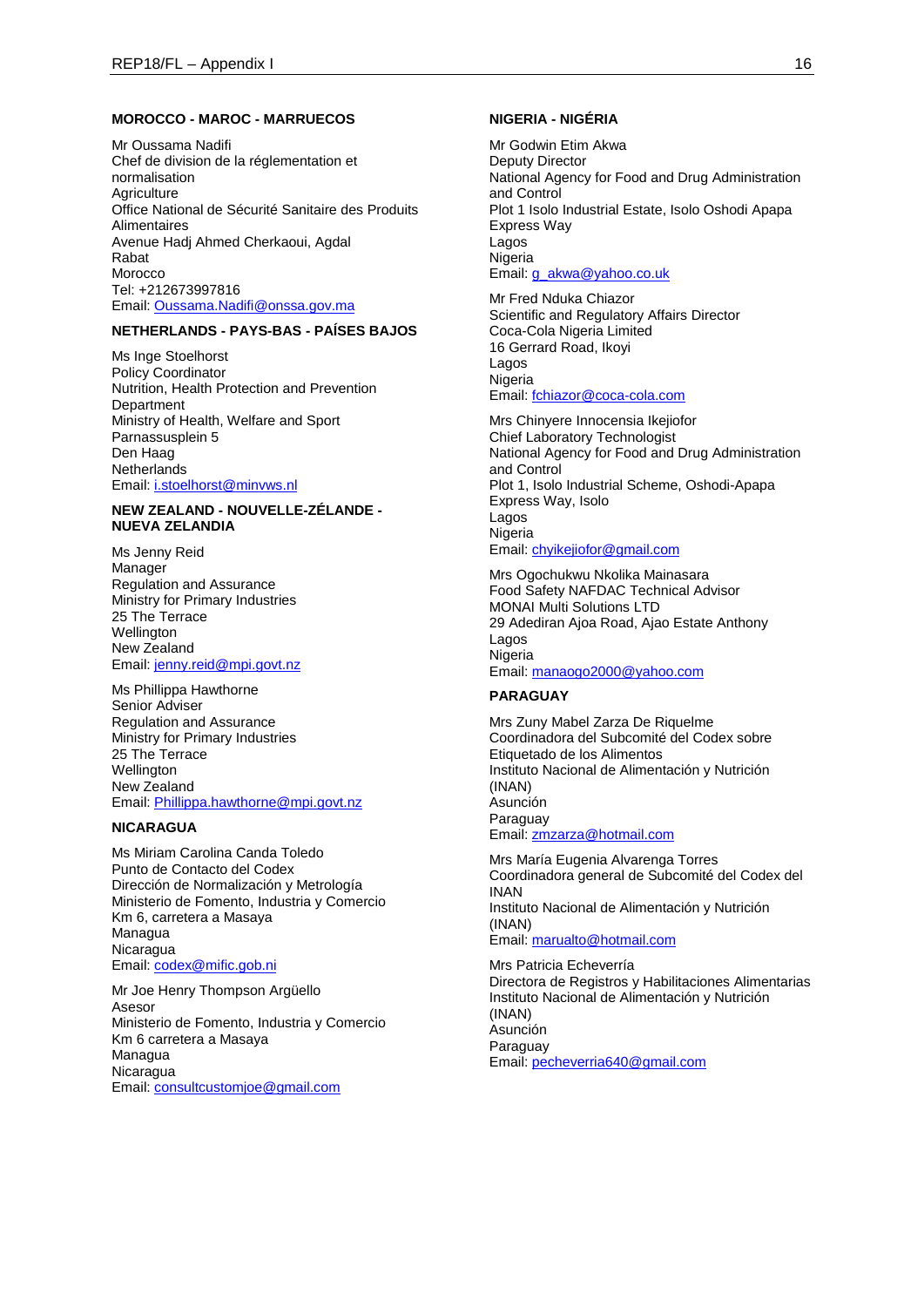Dr Lilian Martínez De Alonso Director General Instituto Nacional de Tecnología, Normalización y Metrología (INTN) Asunción Paraguay Email[: ldealonso@intn.gov.py](mailto:ldealonso@intn.gov.py)

Mr Javier Romero Miembro Comité Nacional del Codex Alimentarius Capitulo Paraguay (CONACAP) CONACAP Asunción Paraguay Email[: javier@chortitzer.com.py](mailto:javier@chortitzer.com.py)

Eng Fernando Ríos Director de Calidad e Inocuidad de Agricultura Orgánica Servicio Nacional de Calidad y Sanidad Vegetal y de Semillas (SENAVE) Asunción **Paraguay** Email[: fernando.rios@senave.gov.py](mailto:fernando.rios@senave.gov.py)

Mrs Ana Sagalés Miembro Comité Nacional del Codex Alimentarius Capitulo Paraguay (CONACAP) **CONACAP** Email[: ana.sagales@unilever.com](mailto:ana.sagales@unilever.com)

## **PERU - PÉROU - PERÚ**

Mrs Claudia Rosa Alzamora Gutierrez Coordinadora de Comisión Técnica del Comité del Codex sobre Etiquetado de los Alimentos Comité Nacional del Codex Alimentarius Peru INACAL-Calle Las Camelias 817, San Isidro Lima Peru Email[: calzamora@inacal.gob.pe](mailto:calzamora@inacal.gob.pe)

Mr Jorge Augusto Vigil Mattos Miembro de Comisión Técnica Nacional de Grasas y Aceites Comité Nacional del Codex Alimentarius Peru Tizon y Bueno n.° 709 - Jesús María Lima Peru Email[: jvigil@snp.org.pe](mailto:jvigil@snp.org.pe)

#### **REPUBLIC OF KOREA - RÉPUBLIQUE DE CORÉE - REPÚBLICA DE COREA**

Dr Siyoung Lee Scientific officer Food Safety Labelling and Certification Ministry of food and drug safety Osong Health Technology Administration complex 187, Osongseangmyeong2-ro,Osongeup,Heungdeok-gu,Cheongju-si,Chungcheongbukdo,28159,Korea Cheong-Ju Republic of Korea Email[: leesy0901@korea.kr](mailto:leesy0901@korea.kr)

Dr Sangbeom Lee Scientific Officer National Institute of Agricultural Sciences Ministry of Agriculture, Food, and Rural Affairs 166, Nongsaengmyeong-ro, Wanju-gun, Jellabukdo Wanju-gun Republic of Korea Email: [korealee@korea.kr](mailto:korealee@korea.kr)

Ms Songyi Han CODEX researcher Food Safety Labelling and Certification Ministry of food and drug safety Osong Health Technology Administration Complex 187,Osongseangmyeong2-ro,Osongeup,Heungdeok-gu,Cheongju-si,Chungcheongbukdo,28159,Korea Cheongju-si Republic of Korea Email: [sy4513@korea.kr](mailto:sy4513@korea.kr)

Ms Jeonghae Rho **Director** Korea Culinary Science Institute Email: [jeonghaerho@gmail.com](mailto:jeonghaerho@gmail.com)

Mr Jinwoo Kim Researcher Korea food research institute Republic of Korea Email: [Kim.Jin-woo@kfri.re.kr](mailto:Kim.Jin-woo@kfri.re.kr)

#### **RUSSIAN FEDERATION - FÉDÉRATION DE RUSSIE - FEDERACIÓN DE RUSIA**

Dr Julia Kalinova Expert Consumer Market Participants Union 1-y Schipkovsky per., 20, 403а Moscow Russian Federation Email: [yuliya.kalinova@yahoo.com](mailto:yuliya.kalinova@yahoo.com)

Ms Anna Koroleva Chief Expert Division of organization of interaction with WTO and **OECD** Federal Service for Surveillance on Consumer Rights Protection and Human Well-being 18/20, Vadkovskiy pereulok Moscow Russian Federation Email: [Korolyova\\_AP@gsen.ru](mailto:Korolyova_AP@gsen.ru)

Dr Alexey Petrenko Advisor to Consumer Market Participants Union Consumer Market Participants Union Kotelnicheskaya nab.17 Moscow Russian Federation Email: [codex@ion.ru](mailto:codex@ion.ru)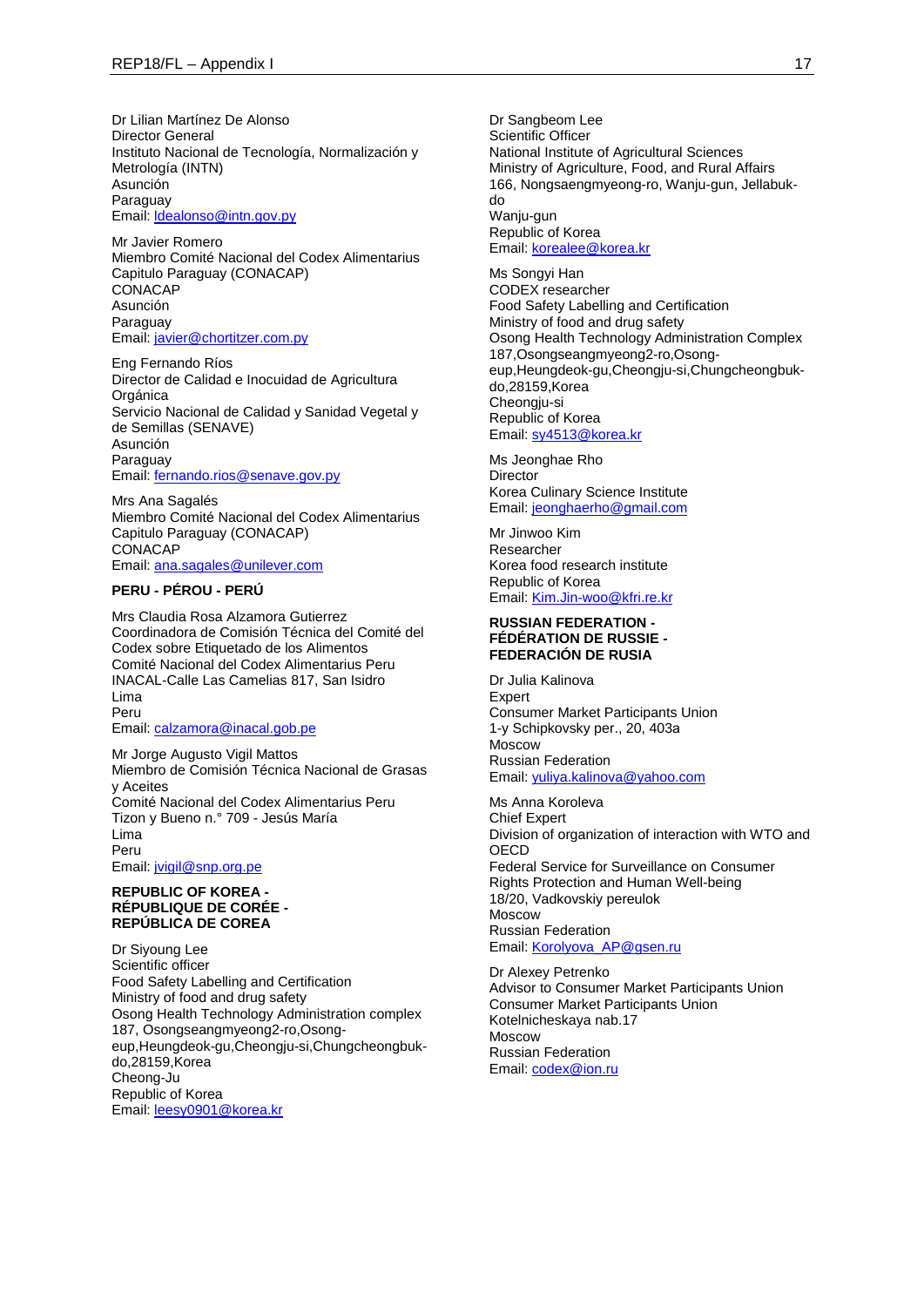#### **SAUDI ARABIA - ARABIE SAOUDITE - ARABIA SAUDITA**

Mr Meshari Alquwayzani Senior Advanced Chemical Analysis Specialist Executive Dept. of Technical Regulation & **Standards** Saudi Food and Drug Authority Saudi Arabia Email[: CODEX.CP@sfda.gov.sa](mailto:CODEX.CP@sfda.gov.sa)

## **SENEGAL - SÉNÉGAL**

Prof Mady Cisse Directeur des Etudes Ecole Supérieure Polytechnique Université Cheikh Anta Diop Dakar Sénégal Email[: mady.cisse@ucad.edu.sn](mailto:mady.cisse@ucad.edu.sn)

#### **SINGAPORE - SINGAPOUR - SINGAPUR**

Ms Mui Lee Neo Senior Manager Regulatory Programmes Department, Regulatory Administration Group Agri-Food & Veterinary Authority of Singapore 52 Jurong Gateway Road #13-01 Singapore 608550 **Singapore** Email[: neo\\_mui\\_lee@ava.gov.sg](mailto:neo_mui_lee@ava.gov.sg)

Mr Gerard Lim Executive Manager Surveillance & Compliance Department, Food Establishment Regulation Group Agri-Food & Veterinary Authority of Singapore 52 Jurong Gateway Road #13-01 Singapore 608550 Singapore Email[: Gerard\\_SW\\_Lim@ava.gov.sg](mailto:Gerard_SW_Lim@ava.gov.sg)

#### **SOUTH AFRICA - AFRIQUE DU SUD - SUDÁFRICA**

Mrs Antoinette Booyzen Assistant Director: Food Control Directorate: Food Control Department of Health Private Bag X828 Pretoria South Africa Email[: Antoinette.Booyzen@health.gov.za](mailto:Antoinette.Booyzen@health.gov.za)

Ms Anna Godzwana Senior Medical Biological Scientist Directorate: Food Control Department of Health Private Bag X828 Pretoria South Africa Email[: Anna.Godzwana@health.gov.za](mailto:Anna.Godzwana@health.gov.za)

#### **SPAIN - ESPAGNE - ESPAÑA**

Mrs Luz María Martínez Cuevas Head Service Subdirectorate-General for Coordination, Quality and Cooperation in Consumer Affairs Spanish Agency for Consumer Affairs, Food Safety and Nutrition Ministry of Health Social Services and Equality C/ Principe de Vergara, 54 Madrid Spain Email: [lmartinezc@msssi.es](mailto:lmartinezc@msssi.es)

#### **SWEDEN - SUÈDE - SUECIA**

Mrs Kristina Lagestrand Sjölin Principal Regulatory Officer National Food Agency Box 622 Uppsala Sweden Email: [kristina.sjolin@slv.se](mailto:kristina.sjolin@slv.se)

### **SWITZERLAND - SUISSE - SUIZA**

Mrs Sandra Di Medio Steinmann Scientific Officer Food and Nutrition Federal Food Safety and Veterinary Office FSVO Bern **Switzerland** Email: [sandra.dimedio@blv.admin.ch](mailto:sandra.dimedio@blv.admin.ch)

Mrs Marie-france Pagerey CT-Regulatory and Scientific Affairs Nestec SA Avenue Nestlé 55 Post Box Vevey **Switzerland** Email: [MarieFrance.Pagerey@nestle.com](mailto:MarieFrance.Pagerey@nestle.com)

### **TURKEY - TURQUIE - TURQUÍA**

Ms M. Emel Molla Engineer General Directorate of Food and Control Ministry of Food Agriculture and Livestock Eskisehir Yolu 9. Km Lodumlu Ankara **Turkey** Email: [emel.molla@tarim.gov.tr](mailto:emel.molla@tarim.gov.tr)

Ms Burcu Sarı Engineer General Directorate of Food and Control Ministry of Food, Agriculture and Livestock Eskisehir Yolu 9. km Lodumlu Ankara **Turkey** Email: [burcu.sari@tarim.gov.tr](mailto:burcu.sari@tarim.gov.tr)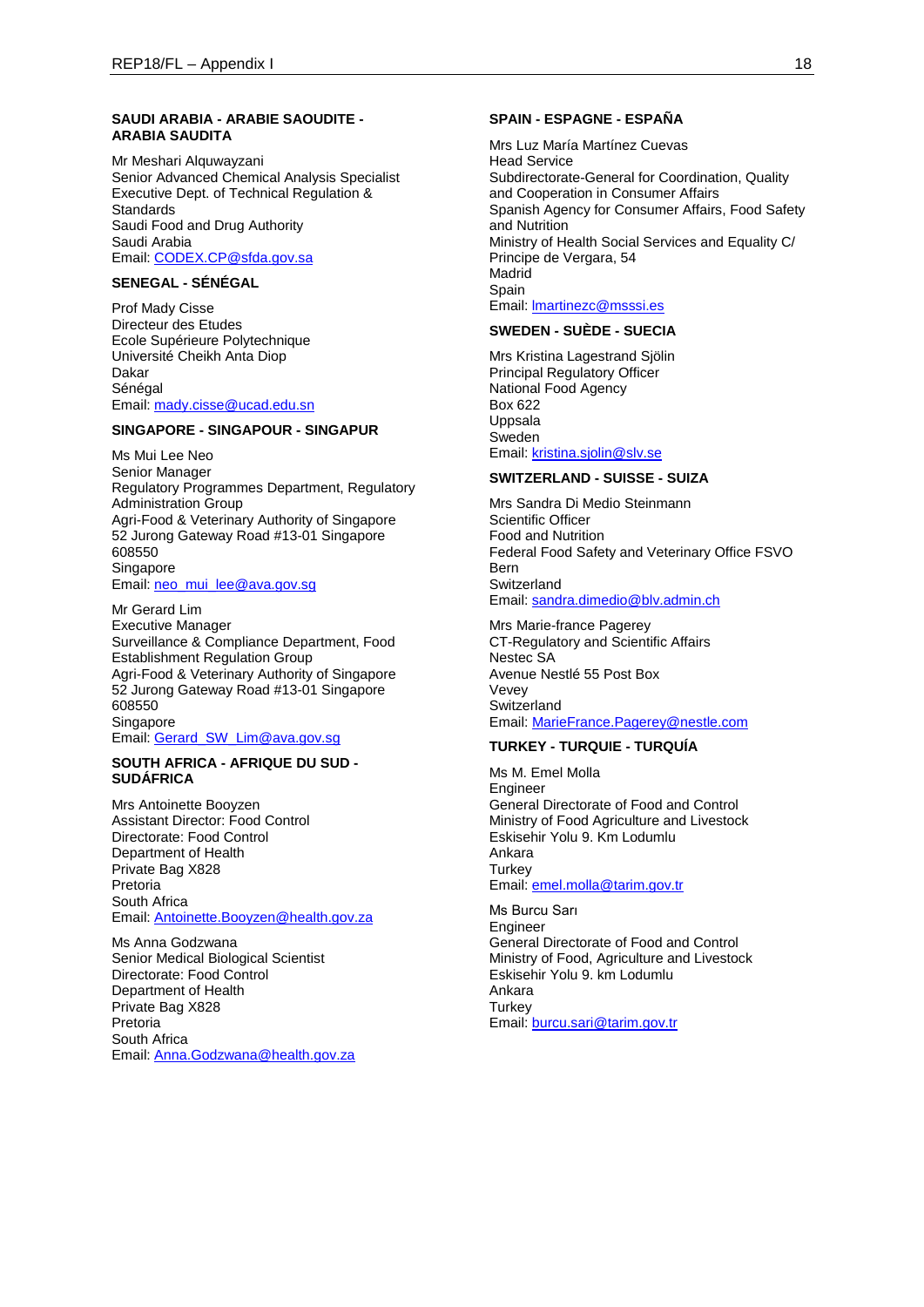#### **UNITED KINGDOM - ROYAUME-UNI - REINO UNIDO**

Ms Pendi Najran Senior Scientific Officer Department for Environment, Food and Rural Affairs Area 1A, Nobel House 17, Smith Square London United Kingdom Email[: pendi.najran@defra.gsi.gov.uk](mailto:pendi.najran@defra.gsi.gov.uk)

Prof Gina Radford Deputy Chief Medical Officer for England Department of Health Richmond House, 79 Whitehall, London United Kingdom Email[: Gina.Radford@dh.gsi.gov.uk](mailto:Gina.Radford@dh.gsi.gov.uk)

Mr Robert Wells Head of Food Labelling and Standards in Food Policy Department for Environment, Food and Rural **Affairs** Area 1A Nobel House 17 Smith Square London United Kingdom Email[: robert.wells@defra.gsi.gov.uk](mailto:robert.wells@defra.gsi.gov.uk)

Mr Benjamin Hawksbee Commercial and Prosperity Officer British Embassy Asuncion Edificio Citicenter | Avda. Mcal. López 3794 y Cruz del Chaco United Kingdom Email[: benjamin.hawksbee@fco.gov.uk](mailto:benjamin.hawksbee@fco.gov.uk)

### **UNITED REPUBLIC OF TANZANIA - RÉPUBLIQUE-UNIE DE TANZANIE - REPÚBLICA UNIDA DE TANZANÍA**

Mr Jasson Joel Kyaruzi Principle Food Registration Officer Tanzania Food and Drugs Authority Box 77150 Dar-Es-Salaam United Republic of Tanzania Email[: jmkyaruzi@hotmail.com](mailto:jmkyaruzi@hotmail.com)

#### **UNITED STATES OF AMERICA - ÉTATS-UNIS D'AMÉRIQUE - ESTADOS UNIDOS DE AMÉRICA**

Ms Felicia B Billingslea Director, Food Labeling and Standards D Center for Food Safety and Applied Nutrition U.S. Food and Drug Administration 5100 Paint Branch Parkway, HFS-820 College Park United States of America Email[: Felicia.Billingslea@fda.hhs.gov](mailto:Felicia.Billingslea@fda.hhs.gov)

Ms Camille Brewer Director, International Affairs Staff Health and Human Services U.S. Food and Drug Administration 5001 Campus Drive College Park, MD United States of America Email: [Camille.brewer@fda.hhs.gov](mailto:Camille.brewer@fda.hhs.gov)

Mr Jeff Canavan Deputy Director, Labeling and Program Delivery Division Food Safety and Inspection Service Department of Agriculture 1400 Independence Avenue., SW Washington, DC United States of America Email: [Jeff.canavan@usda.gov](mailto:Jeff.canavan@usda.gov)

Mr Tom Carrington Food Safety Regulatory Manager Food Safety Amazon 410 Terry Avenue, N Seattle, Washington **Seattle** United States of America Email: [Tomcarr@amazon.com](mailto:Tomcarr@amazon.com)

Mr David Cottrell Director, Processed Products and Technical Regulations Division Foreign Agricultural Service U.S. Department of Agriculture 1400 Independence Avenue Washington, D.C. United States of America Email: [David.Cottrell@fas.usda.gov](mailto:David.Cottrell@fas.usda.gov)

### Ms Mari Kirrane

Wine Trade and Technical Advisor International Affairs Division Alcohol & Tobacco Tax & Trade Bureau 490 N. Wiget Lane Walnut Creek, California United States of America Email: [Mari.Kirrane@ttb.gov](mailto:Mari.Kirrane@ttb.gov)

Dr Andrea Krause Food Technologist Center for Food Safety and Applied Nutrition U.S. Food and Drug Administration 5100 Paint Branch Parkway, HFS-820 College Park United States of America Email: [Andrea.Krause@fda.hhs.gov](mailto:Andrea.Krause@fda.hhs.gov)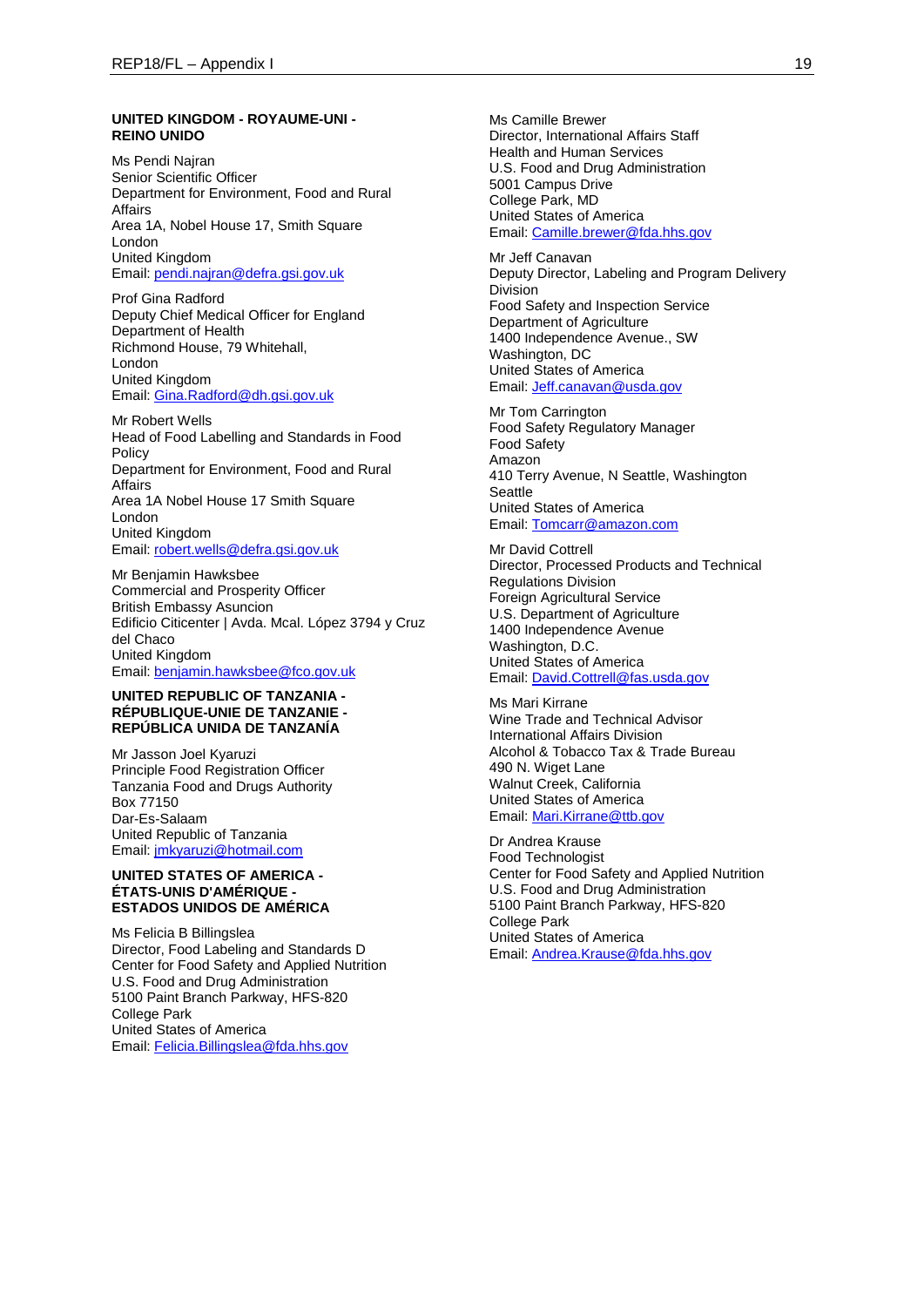Mrs Sunney Mahalak Food Safety Regulatory Manager Food Safety Amazon 410 Terry Avenue, N Seattle, Washington **Seattle** United States of America Email[: Sunnem@amazon.com](mailto:Sunnem@amazon.com)

Mrs Barbara Mcniff Senior International Issues Food Safety and Inspection Service; Office of CODEX U.S. Department of Agriculture 1400 Independence Ave, SW Washington, DC United States of America Email[: Barbara.McNiff@fsis.usda.gov](mailto:Barbara.McNiff@fsis.usda.gov)

#### **INTERNATIONAL GOVERNMENTAL ORGANIZATIONS - ORGANISATIONS GOUVERNEMENTALES INTERNATIONALES - ORGANIZACIONES GUBERNAMENTALES INTERNACIONALES**

### **INTER-AMERICAN INSTITUTE FOR COOPERATION ON AGRICULTURE (IICA)**

Ms Paula Ponzano Food Safety and Agricultural Health Specialist IICA Santiago Chile Email[: paula.ponzano@iica.int](mailto:paula.ponzano@iica.int)

Dr Carlos Franco Especialista SAIA Sanidad Agropecuaria IICA Campus de la Universidad Nacional de Asunción - Facultad de Ciencias Veterinarias - Calle Gral. Patricio Escobar casi Ruta Mcal. Estigarribia San Lorenzo, Paraguay Asunción **Paraguay** Email[: carlos.franco@iica.int](mailto:carlos.franco@iica.int)

Dr Ricardo Orellana Representante del IICA en Paraguay IICA Campus de la Universidad Nacional de Asunción - Facultad de Ciencias Veterinarias - Calle Gral. Patricio Escobar casi Ruta Mcal. Estigarribia San Lorenzo, Paraguay Asunción Paraguay Email[: ricardo.orellana@iica.int](mailto:ricardo.orellana@iica.int)

Ms Farah Naim International Trade Specialist U.S. Department of Agriculture Foreign Agriculture Service/Office of Agreements and Scientific Affairs 1400 Independence Avenue SW Washington, DC United States of America Email: [Farah.Naim@fas.usda.gov](mailto:Farah.Naim@fas.usda.gov)

Mr Daniel Reese International Policy Analyst U.S. Food and Drug Administration Center for Food Safety and Applied Nutrition 5100 Paint Branch Parkway, HFS-820 College Park, MD United States of America Email: [Daniel.reese@fda.hhs.gov](mailto:Daniel.reese@fda.hhs.gov)

#### **NON-GOVERNMENTAL ORGANIZATIONS – ORGANISATIONS NON GOUVERNEMENTALES ORGANIZACIONES NO GUBERNAMENTALES**

### **COMITÉ EUROPÉEN DES FABRICANTS DE SUCRE (CEFS)**

Mr Bernd Kurzai CEFS - Comité Européen des Fabricants de Sucre Avenue de Tervuren 182 Bruxelles Belgium Email: [Bernd.Kurzai@suedzucker.de](mailto:Bernd.Kurzai@suedzucker.de)

#### **FOOD INDUSTRY ASIA (FIA)**

Ms Yifan Jiang Head of Science & Regulatory Affairs Food Industry Asia 1 Scotts Road, Shaw Centre #19-07/08, Singapore 228208 Singapore **Singapore** Email: [codex@foodindustry.asia](mailto:codex@foodindustry.asia)

#### **FÉDÉRATION INTERNATIONALE DES VINS ET SPIRITUEUX (FIVS)**

Mr Timothy Ryan Senior Analyst International Compliance & Regulatory Affairs **FIVS** 18 Rue D'Aguesseau Paris France Email: [Tim.Ryan@ejgallo.com](mailto:Tim.Ryan@ejgallo.com)

### **FOODDRINKEUROPE**

Mr Dirk Jacobs Deputy Director General Director Consumer Information Diet and Health FoodDrinkEurope Avenue des Nerviens 9-31 Brussels **Belgium** Email: [d.jacobs@fooddrinkeurope.eu](mailto:d.jacobs@fooddrinkeurope.eu)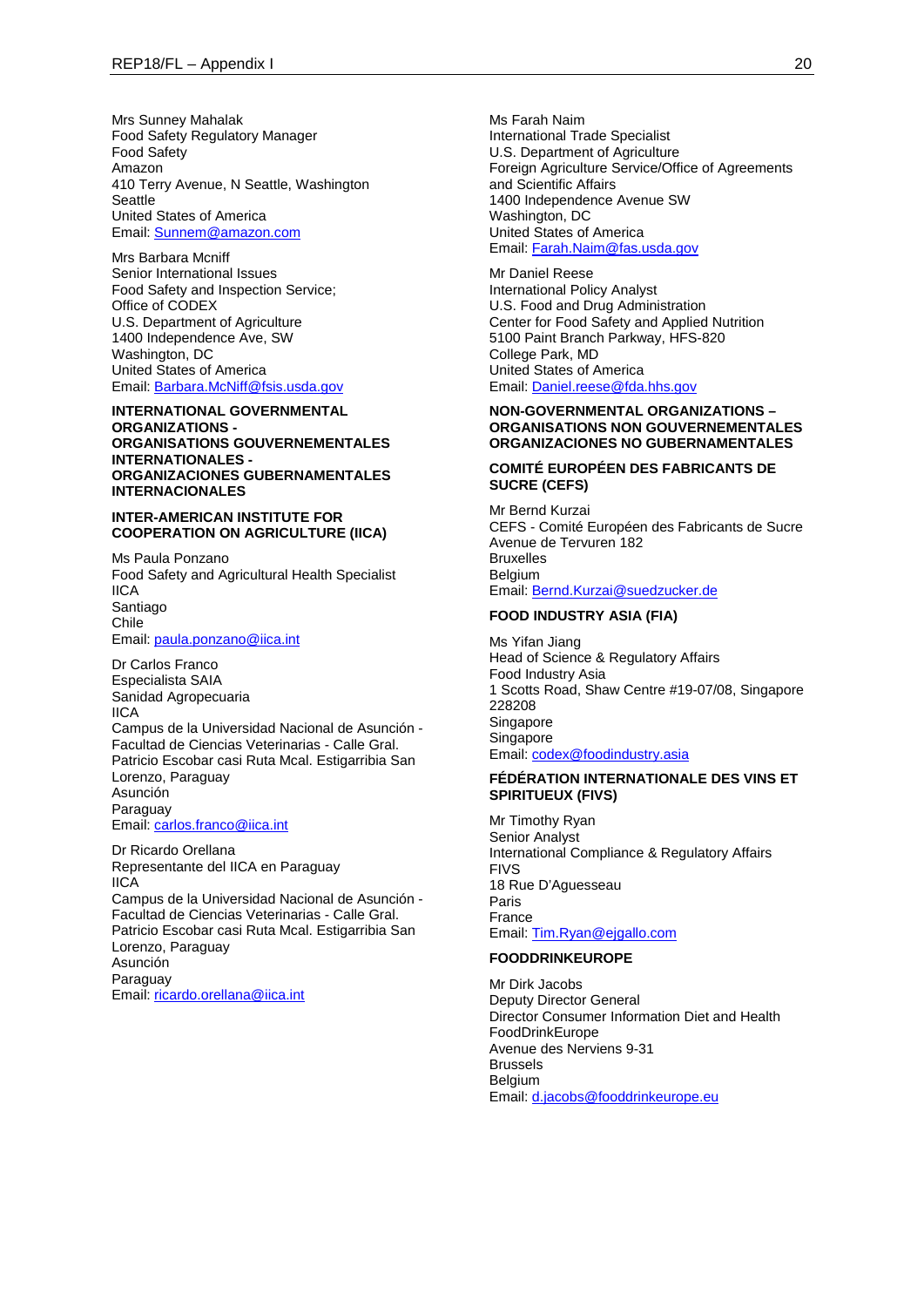Mrs Annie Loc'h FoodDrinkEurope Avenue des Nerviens 9-31 Brussels Belgium Email[: annie.loch@danone.com](mailto:annie.loch@danone.com)

#### **INTERNATIONAL ASSOCIATION OF CONSUMER FOOD ORGANIZATIONS (IACFO)**

Mr Bill Jeffery c/o Centre for Health Science and Law International Association of Consumer Food Organizations (IACFO) 700-1 Rideau Street **Ottawa** Canada Email[: billjeffery@healthscienceandlaw.ca](mailto:billjeffery@healthscienceandlaw.ca)

### **INTERNATIONAL CO-OPERATIVE ALLIANCE (ICA)**

Mr Kazuo Onitake Senior Scientist Quality Assurance Division Japanese Consumers' Co-operative Union CO-OP Plaza, Shibuya, Shibuya-Ku Tokyo Japan Email[: kazuo.onitake@jccu.coop](mailto:kazuo.onitake@jccu.coop)

#### **INTERNATIONAL COUNCIL ON AMINO ACID SCIENCE (ICAAS)**

Dr Eyassu Abegaz ICAAS - International Council on Amino Acid **Science** Email[: ICAAS@kelleneurope.com](mailto:ICAAS@kelleneurope.com)

#### **INTERNATIONAL COUNCIL OF BEVERAGES ASSOCIATIONS (ICBA)**

Ms Paivi Julkunen Director, Regulatory Global Scientific & Regulatory Affairs The Coca-Cola Company One Coca-Cola Plaza Atlanta United States of America Email[: pjulkunen@coca-cola.com](mailto:pjulkunen@coca-cola.com)

Mr Hidekazu Hosono Technical Advisor Japan Soft Drinks Association 2-9-2 Kanda-Sudacho Chiyoda-ku Tokyo Japan Email[: Hidekazu\\_Hosono@suntory.co.jp](mailto:Hidekazu_Hosono@suntory.co.jp)

Ms Joanna Skinner Manager, Regulatory Labeling & Nutrition Global Scientific & Regulatory Affairs The Coca-Cola Company One Coca-Cola Plaza Atlanta United States of America Email[: joskinner@coca-cola.com](mailto:joskinner@coca-cola.com)

#### **INTERNATIONAL CHEWING GUM ASSOCIATION (ICGA)**

Mrs Natalia Carvajal Scientific Affairs Section Manager - LA Mondelez International Costa Rica Lindora Park Business Center 4th floor, Santa Ana. San Jose Costa Rica Email: [natalia.carvajal@mdlz.com](mailto:natalia.carvajal@mdlz.com)

Mrs Maria Cordi ARCOR Gte. Corporativa de Legislación Alimentaria Boulevard Chacabuco 1160 Córdoba - Argentina Cordoba **Argentina** Email: [mcordi@arcor.com](mailto:mcordi@arcor.com)

Mr Christophe Leprêtre Executive Director Regulatory and Scientific Affairs International Chewing Gum Association Avenue Louise, 54 Stephanie Plaza Brussels Belgium Email: [lepretre@gumassociation.org](mailto:lepretre@gumassociation.org)

### **INTERNATIONAL COUNCIL OF GROCERY MANUFACTURERS ASSOCIATIONS (ICGMA)**

Ms Kimberly Wingfield Director, Science Policy Labeling and Standards The Grocery Manufacturers Association 1350 I St NW, Suite 300 Washington, D.C. United States of America Email: [kwingfield@gmaonline.org](mailto:kwingfield@gmaonline.org)

Ms Edith Devita Senior Director Scientific & Regulatory Affairs, Americas Mars Wrigley Confectionery 1132 W Blackhawk Street, Chicago, IL United States of America Email: [Edith.Devita@Wrigley.com](mailto:Edith.Devita@Wrigley.com)

Ms Daniela Dos Reis Shimokomaki Scientific & Regulatory Affairs Manager - South America The Hershey Company Eldorado Business Tower - Avenida das Nações Unidas, 8501, 31º andar Pinheiros São Paulo Brazil Email: [dreis@hersheys.com](mailto:dreis@hersheys.com)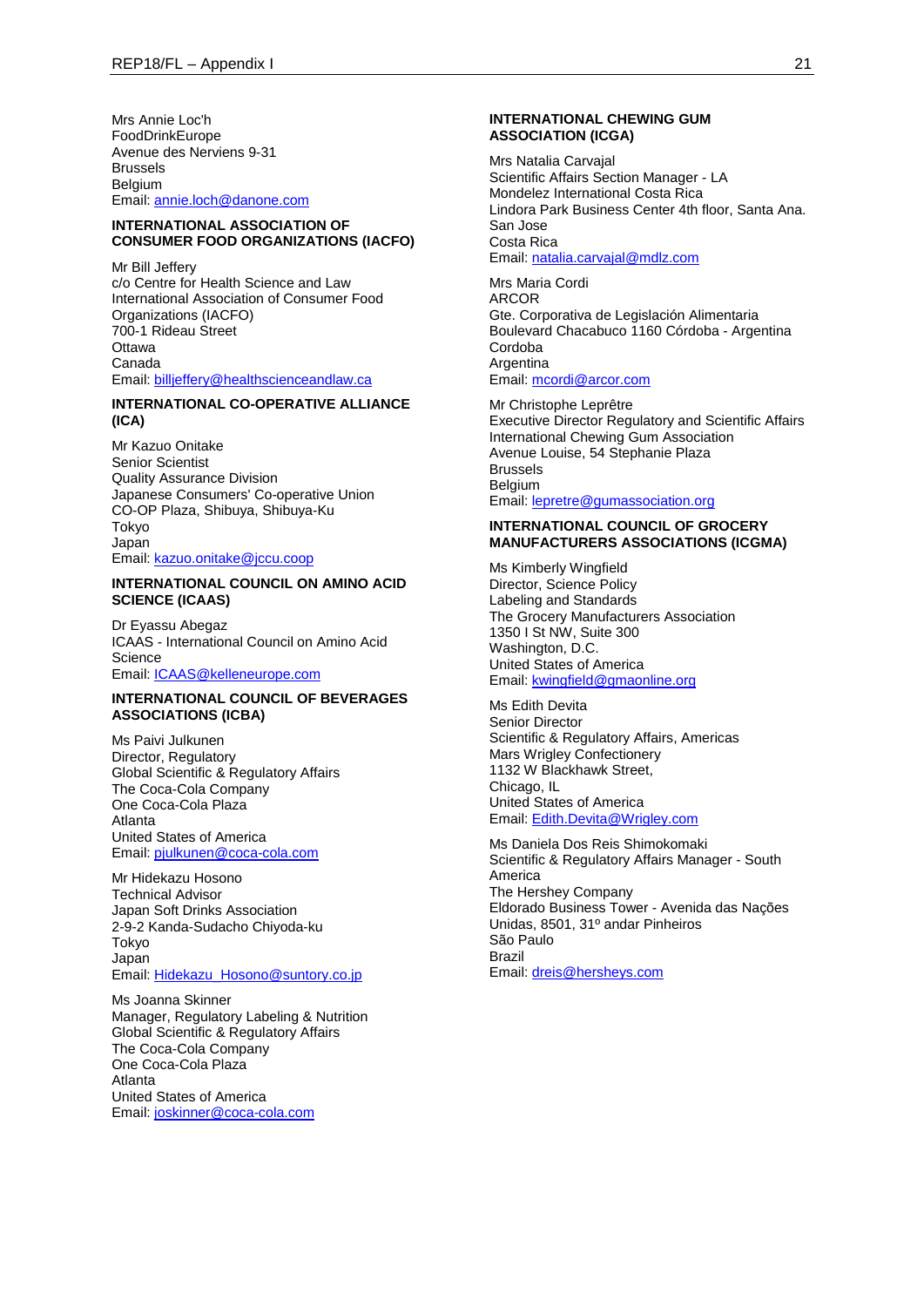Mr Nicholas Gardner **Director** Global Strategies The Grocery Manufacturers Association 1350 I Street, N.W. Washington, D.C. United States of America Email[: NGardner@gmaonline.org](mailto:NGardner@gmaonline.org)

Ms Phyllis Marquitz Director Global Regulatory Affairs Mars Inc Email[: Phyllis.Marquitz@effem.com](mailto:Phyllis.Marquitz@effem.com)

Ms Luisa Marín Regulatory Affairs Specialist Mars Inc Wrigley Latin America S. de R.L., Torre de las Américas, Tower C, 18th floor Panama City Panama Email[: Luisa.Marin@wrigley.com](mailto:Luisa.Marin@wrigley.com)

Ms Nicole Podesta Manager Global Strategies The Grocery Manufacturers Association 1350 I St NW, Suite 300 Washington, D.C. United States of America Email[: NPodesta@gmaonline.org](mailto:NPodesta@gmaonline.org)

Ms Lorena Vannoni Regulatory Affairs Manager PepsiCo Cazadores de Coquimbo 2860 – Munro Buenos Aires Argentina Tel: +5411 55853548 Email[: lorena.vannoni@pepsico.com](mailto:lorena.vannoni@pepsico.com)

Ms Kathy Wiemer Senior Fellow Bell Institute of Health & Nutrition General Mills 9000 Plymouth Avenue North Minneapolis, MN United States of America Email[: Kathy.Wiemer@genmills.com](mailto:Kathy.Wiemer@genmills.com)

#### **INTERNATIONAL DAIRY FEDERATION (IDF/FIL)**

Ms Luisa Candido Nutrition and Technical Manager Dairy UK United Kingdom Email[: lcandido@dairyUK.org](mailto:lcandido@dairyUK.org)

Mr Laurent Coutant Responsable du marketing nutritionnel Groupe LACTALIS 64 rue des Ravennes 59 BONDUES France Email[: Laurent.coutant@lactalis.fr](mailto:Laurent.coutant@lactalis.fr)

Ms Cary Frye Senior Vice President of Regulatory Affairs International Dairy Foods Association (IDFA) United States of America Email[: cfrye@idfa.org](mailto:cfrye@idfa.org)

Ms Pamela Harrod General Counsel Dairy Farmers of Canada 21, rue Florence Street **Ottawa** Canada Email: [pamela.harrod@dfc-plc.ca](mailto:pamela.harrod@dfc-plc.ca)

#### **INSTITUTE OF FOOD TECHNOLOGISTS (IFT)**

Mr Robert Conover Assistant General Counsel, Kikkoman Foods, Inc. Institute of Food Technologists Kikkoman Foods, Inc. P.O. Box 69 Walworth, WI 53184 Walworth United States of America Email: [rconover@kikkoman.com](mailto:rconover@kikkoman.com)

#### **INTERNATIONAL ORGANIZATION OF THE FLAVOR INDUSTRY (IOFI)**

Dr Thierry Cachet Regulatory and Advocacy Director IOFI Avenue des Arts 6 Brussels Belgium Email: [tcachet@iofi.org](mailto:tcachet@iofi.org)

#### **INTERNATIONAL SPECIAL DIETARY FOODS INDUSTRIES (ISDI)**

Mr Kaushik Janakiraman Regulatory Affairs Officer ISDI-International Special Dietary Foods Industries Email: [secretariat@isdi.org](mailto:secretariat@isdi.org)

Mr Jean Christophe Kremer Secretary General ISDI-International Special Dietary Foods Industries Email: [secretariat@isdi.org](mailto:secretariat@isdi.org)

#### **INTERNATIONAL FOOD POLICY RESEARCH INSTITUTE**

Dr Anne Mackenzie **HarvestPlus** Email: [a.mackenzie@cgiar.org](mailto:a.mackenzie@cgiar.org)

#### **SAFE SUPPLY OF AFFORDABLE FOOD EVERYWHERE (SSAFE) (SSAFE)**

Mr Mark Macdonald Member of SSAFE Email: [Mark\\_Macdonald@cargill.com](mailto:Mark_Macdonald@cargill.com)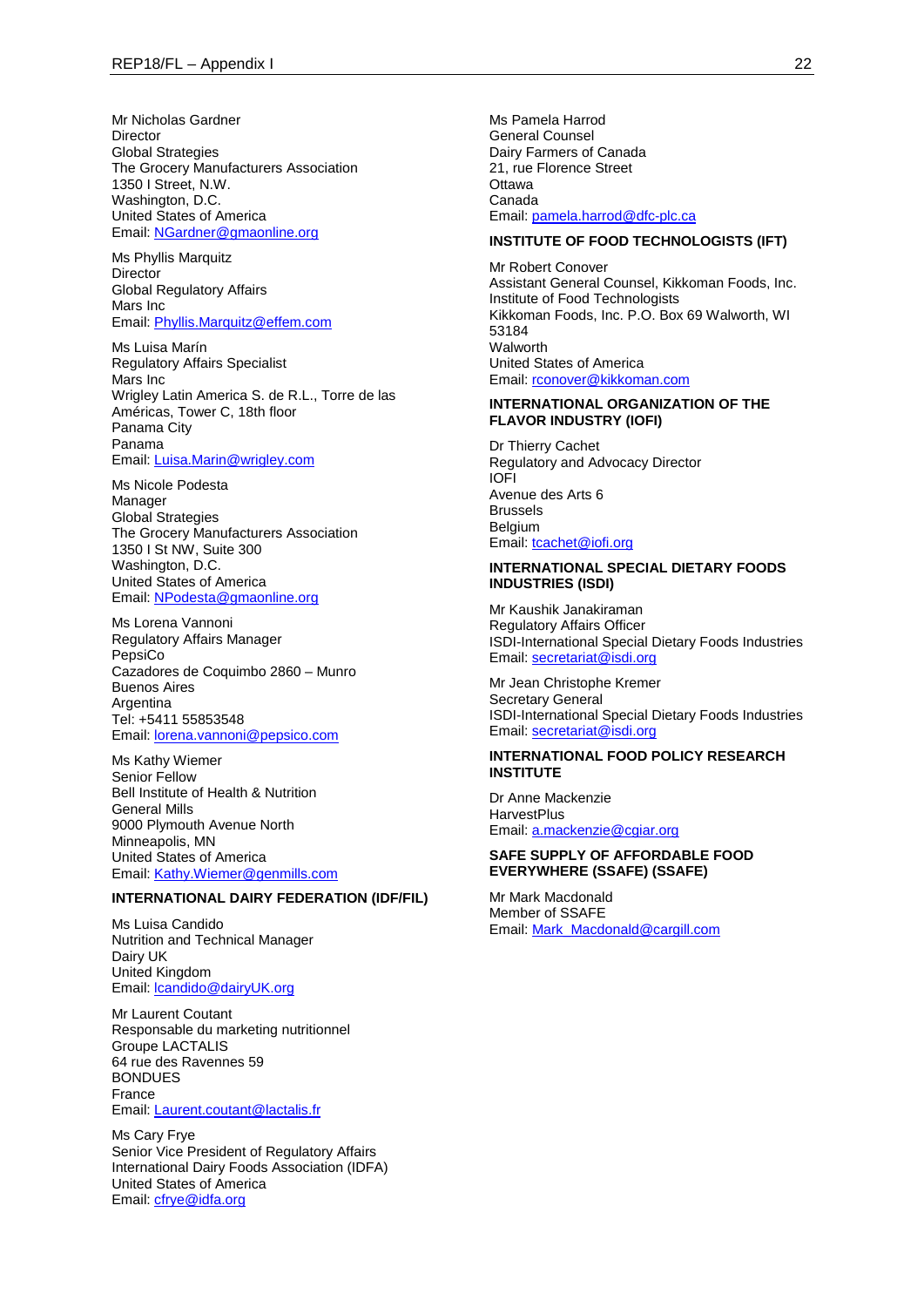#### **FOOD AND AGRICULTURE ORGANIZATION OF THE UNITED NATIONS – ORGANISATION DES NATIONS UNIES POUR L'ALIMENTATION ET L'AGRICULTURE – ORGANIZACIÓN DE LAS NACIONES UNIDAS PARA LA ALIMENTACIÓN Y LA AGRICULTURA**

Mr Rolf Hackbart Representante Representación Nacional FAO PARAGUAY Avda. Mcal. López esq. Saravi Asunción Paraguay Email[: rolf.hackbart@fao.org](mailto:rolf.hackbart@fao.org)

Ms Benicia Almeida Facilitadora Programas FAO PARAGUAY Avda. Mcal. López esq. Saravi Asunción Paraguay Email[: benicia.almeidainsfran@fao.org](mailto:benicia.almeidainsfran@fao.org)

Ms Ana Louteiro Facilitadora Programas FAO PARAGUAY Avda. Mcal. López esq. Saravi Asunción Paraguay Email[: ana.louteiro@fao.org](mailto:ana.louteiro@fao.org)

Ms Aura Ramoa Consultora Nutrición FAO PARAGUAY Avda. Mcal. López esq. Saravi Asunción Paraguay Tel: 0981563927 Email[: auramoa@gmail.com](mailto:auramoa@gmail.com)

Ms Noelia Riquelme Asistente de Programas FAO PARAGUAY Avda. Mcal. López esq. Saravi Asunción Paraguay Email[: noelia.riquelmecabrera@fao.org](mailto:noelia.riquelmecabrera@fao.org)

Ms Cynthia Zapattini Comunicadora Representación FAO PARAGUAY Avda. Mcal. López esq. Saravi Asunción **Paraguay** Email[: zapattini.cynthiamanuela@fao.org](mailto:zapattini.cynthiamanuela@fao.org) Ms Maria Xipsiti Nutrition Officer Nutrition and Food Systems Division Food and Agriculture Organization of the United Nations (FAO) Viale delle Terme di Caracalla Rome Italy Email: [maria.xipsiti@fao.org](mailto:maria.xipsiti@fao.org)

#### **WORLD HEALTH ORGANIZATION - ORGANISATION MONDIALE DE LA SANTÉ - ORGANIZACIÓN MUNDIAL DE LA SALUD**

Dr Patricia De Aquino Nutrition Advisor PAHO/WHO Representativa PO Box Casilla de Correo 839 Asunción Paraguay Email: [deaquipat@paho.org](mailto:deaquipat@paho.org)

Dr Luis Roberto Escoto PAHO/WHO Representativa PO Box Casilla de Correo 839 Asunción Paraguay Email: [e-mailpar@par.ops-oms.org](mailto:e-mailpar@par.ops-oms.org)

Dr Fabio Gomes Advisor, Nutrition and Physical Activity Pan American Health Organization WHO Regional Office for the Americas 525 23rd Street, NW Washington, DC 20037 USA Email: [gomesfabio@paho.org](mailto:gomesfabio@paho.org)

Mrs Vanessa Martinez Ad Hoc Consultant Food Safety PANAFTOSA-PAHO/WHO Florida 978 Barrio Jara Asunción Paraguay Email: [vane\\_martinez\\_c@hotmail.com](mailto:vane_martinez_c@hotmail.com)

Dr Chizuru Nishida **Coordinator** Department of Nutrition for Health and Development (NHD) World Health Organization (WHO) 20, avenue Appia Geneva 27 **Switzerland** Email: [nishidac@who.int](mailto:nishidac@who.int)

Dr Vladimir Poznyak Coordinator Management of Substance Abuse World Health Organization (WHO) Apia 20 Geneva **Switzerland** Email: [poznyakv@who.int](mailto:poznyakv@who.int)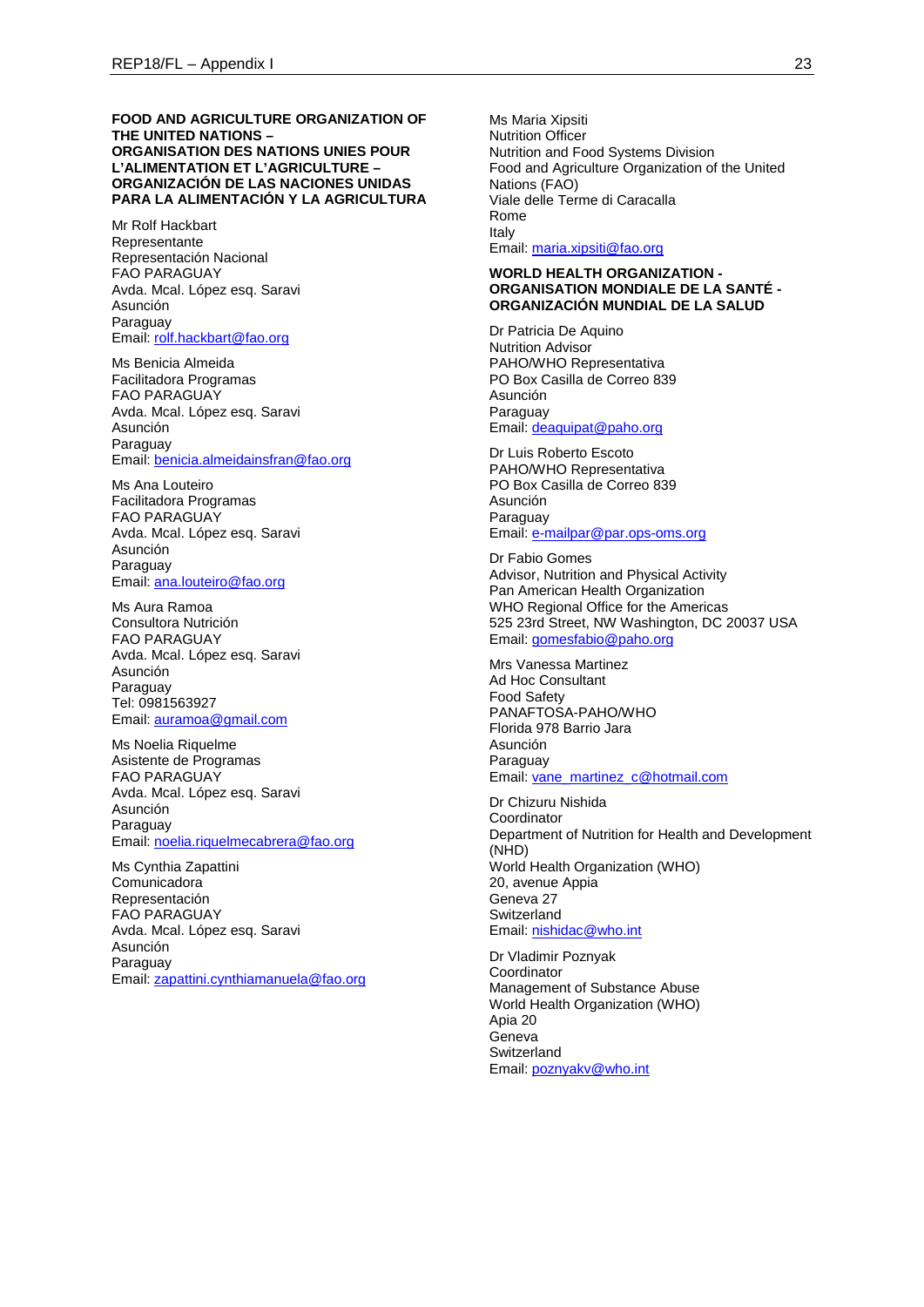Eng Ricardo Torres Asesor en Desarrollo Sostenible y Salud Ambiental PAHO Asunción Paraguay Email[: rtorres@paho.org](mailto:rtorres@paho.org)

#### **CANADIAN SECRÉTARIAT - SECRÉTARIAT DU CANADA - SECRETARÍA DEL CANADÁ**

Mrs Diane Carmanico Assistant, Codex Program Services International, Interagency and Intergovernmental Affairs and Office of the Codex Contact Point for C Bureau of Policy, Intergovernmental and International Affairs (BPIIA) Food Directorate, Health Canada 251 Sir Frederick Banting Driveway (2204C) **Ottawa** Canada

Email[: diane.carmanico@canada.ca](mailto:diane.carmanico@canada.ca)

Ms Karine Halpenny Acting Manager, Codex, Office of the Codex Contact Point for Canada Health Canada Bureau of Policy, Intergovernmental and International Affairs 251 Sir Frederick Banting Driveway (2204C) **Ottawa** Canada Email[: karine.halpenny@canada.ca](mailto:karine.halpenny@canada.ca)

Ms Jennifer Hughes Doucet Manager, International Affairs Health Canada Bureau of Policy, Intergovernmental and International Affairs 251 Sir Frederick Banting Driveway (AL 2204D) Ottawa, Ontario Canada Email[: jennifer.hughesdoucet@canada.ca](mailto:jennifer.hughesdoucet@canada.ca)

Ms Nancy Ing Regulatory Policy & Risk Management Specialist International and Interagency Affairs and Codex Contact Point Health Canada 251 Sir Frederick Banting Driveway, Tunneys Pasture Mail Stop 2204C Floor 4 **Ottawa** Canada Email[: nancy.ing@canada.ca](mailto:nancy.ing@canada.ca)

Mrs Alison Wereley Senior Policy Analyst International Affairs & Market Access Directorate Canadian Food Inspection Agency 1400 Merivale Road Tower 1, Floor 4, Room 326 **Ottawa** Canada Email[: alison.wereley@inspection.gc.ca](mailto:alison.wereley@inspection.gc.ca)

#### **PARAGUAY SECRETARIAT - SECRÉTARIAT DU PARAGUAY - SECRETARÍA DE PARAGUAY**

Mrs Mariana Artaza De Cardozo INTN Asunción Paraguay Email: [martaza@intn.gov.py](mailto:martaza@intn.gov.py)

Ms Maria Ines Ibarra Colman Codex Contact Point Codex Alimentarius Paraguay INTN Paraguay Asunción Paraguay Email: [codexparaguay@gmail.com](mailto:codexparaguay@gmail.com)

Mrs Alcira Orlandini Technical Officer Agroindustrias INTN Avenida Artigas Casi Gral Roa 3973 Asunción Paraguay Email: [aorlandini@intn.gov.py](mailto:aorlandini@intn.gov.py)

Mrs Laura Silva Jojot INTN Asunción Paraguay Email: [lsilva@intn.gov.py](mailto:lsilva@intn.gov.py)

Ms Ivani Torales Technical Officer Codex Alimentarius Paraguay INTN Asunción Paraguay Email: [itorales@intn.gov.py](mailto:itorales@intn.gov.py)

#### **CODEX SECRETARIAT - SECRÉTARIAT DU CODEX - SECRETARÍA DEL CODEX**

Ms Verna Carolissen Food Standards Officer Joint FAO/WHO Food Standards Programme Food and Agriculture Organization of the United Nations (FAO) Viale delle Terme di Caracalla Rome Italy Email: [verna.carolissen@fao.org](mailto:verna.carolissen@fao.org)

Mr Patrick Sekitoleko Food Standards Officer Joint FAO/WHO Food Standards Programme Food and Agriculture Organization of the United Nations (FAO) Viale delle Terme di Caracalla Rome Italy Email: [patrick.sekitoleko@fao.org](mailto:patrick.sekitoleko@fao.org)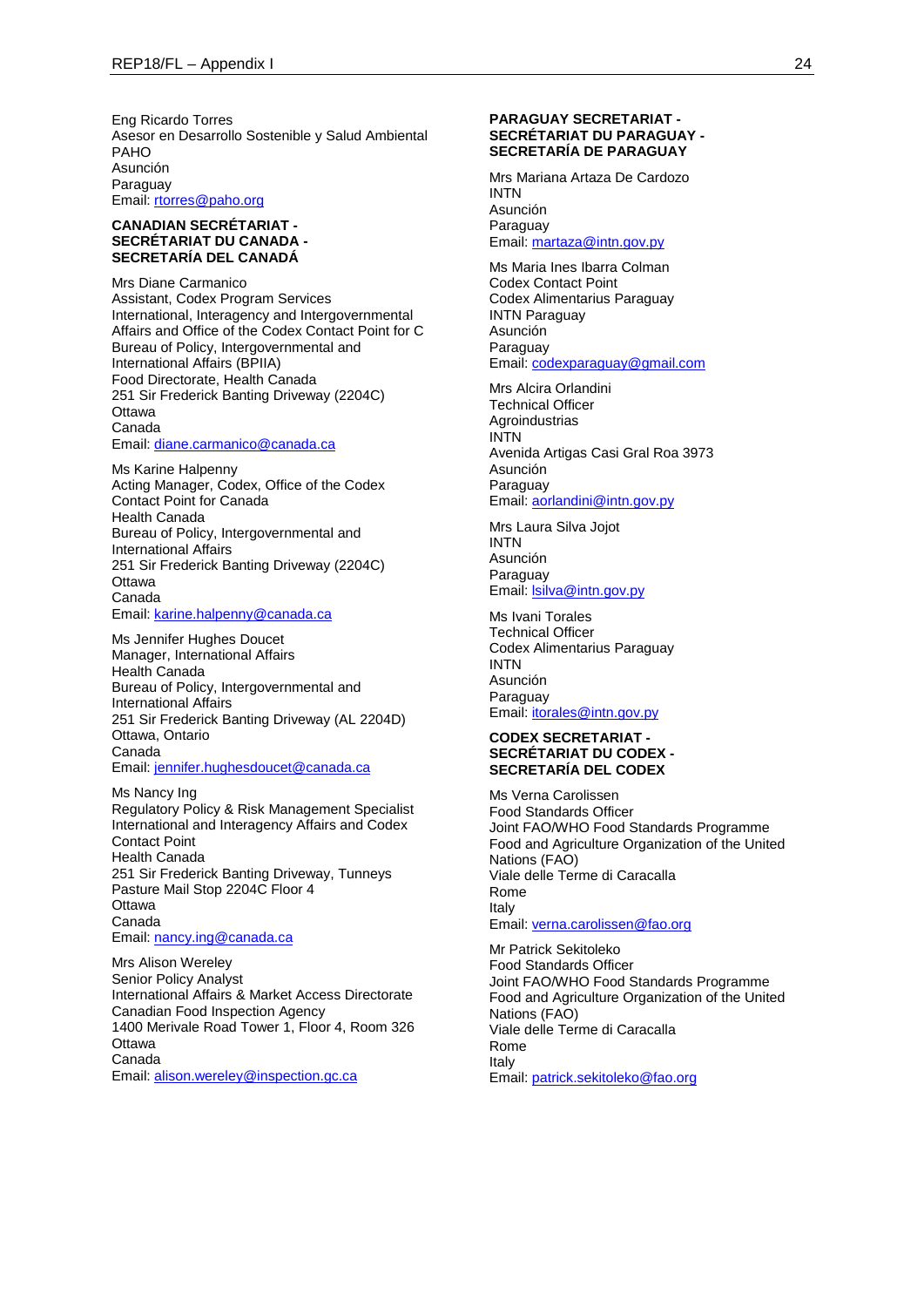Ms Gracia Brisco Food Standards Officer Joint FAO/WHO Food Standards Programme Food and Agriculture Organization of the United Nations (FAO) Viale delle Terme di Caracalla Rome Italy Email[: gracia.brisco@fao.org](mailto:gracia.brisco@fao.org)

Mr Tom Heilandt Secretary, Codex Alimentarius Commission Joint FAO/WHO Food Standards Programme Food and Agriculture Organization of the United Nations (FAO) Viale delle Terme di Caracalla Rome Italy Tel: +39 06 5705 4384 Email: [tom.heilandt@fao.org](mailto:tom.heilandt@fao.org)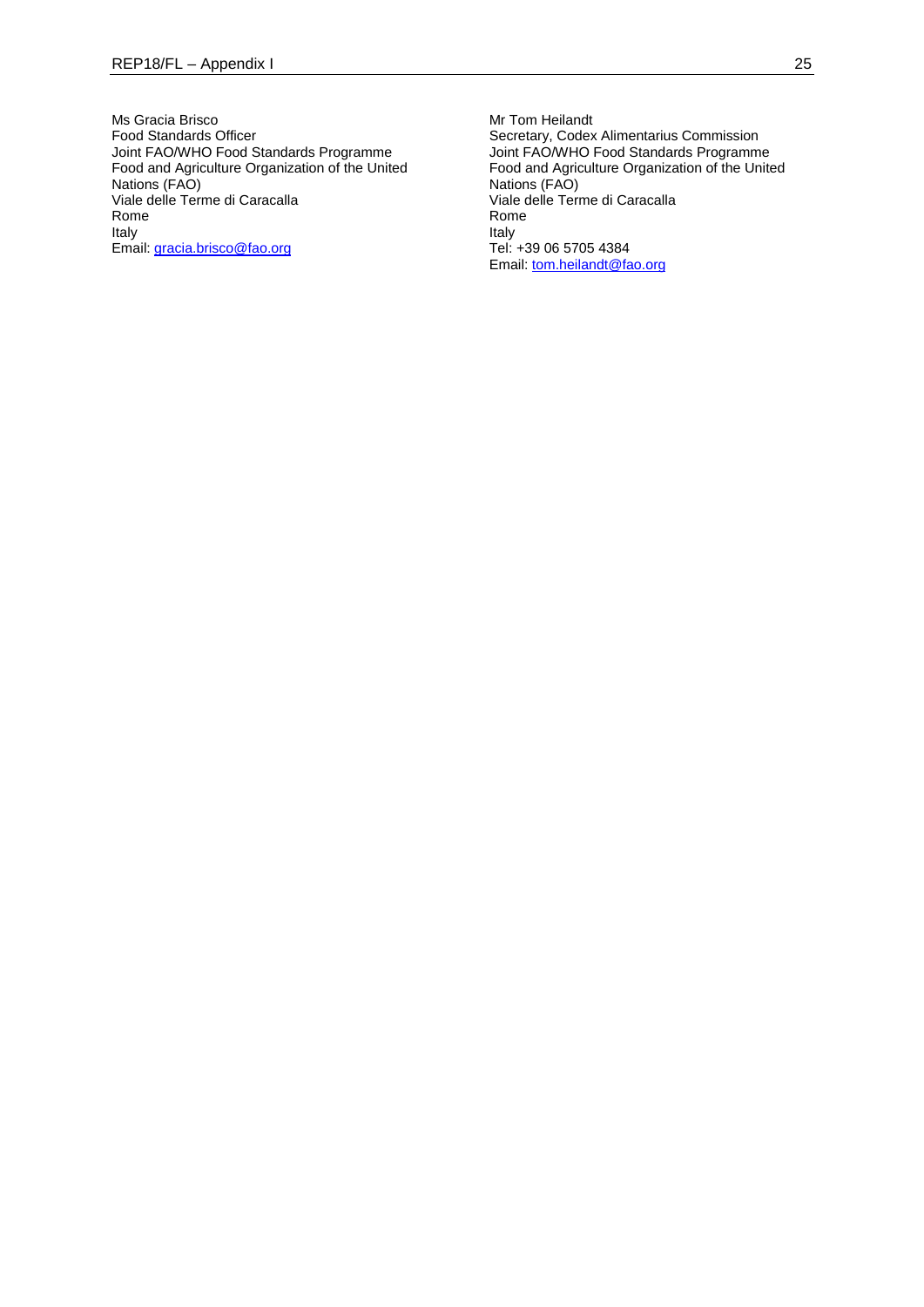## **APPENDIX II**

## **DRAFT REVISION TO THE** *GENERAL STANDARD FOR THE LABELLING OF PREPACKAGED FOODS* **(CODEX STAN 1-1985)**

(For adoption at Step 8)

### **2. DEFINITION OF TERMS:**

For use in **Date Marking** of prepackaged food:

*"Date of Manufacture"* means the date on which the food becomes the product as described. This is not an indication of the durability of the product.

*"Date of Packaging"* means the date on which the food is placed in the immediate container in which it will be ultimately sold. This is not an indication of the durability of the product.

*"Best Before Date" or "Best Quality Before Date"* means the date which signifies the end of the period, under any stated storage conditions, during which the unopened product will remain fully marketable and will retain any specific qualities for which implied or express claims have been made. However, beyond the date the food may still be acceptable for consumption.

*"Use-by Date"* **or "***Expiration Date"* means the date which signifies the end of the period under any stated storage conditions, after which the product should not be sold or consumed due to safety and quality reasons.

## **4.7 Date marking and storage instructions**

- 4.7.1 If not otherwise determined in an individual Codex standard, the following date marking shall apply, unless clause 4.7.1(vii) applies:
	- (i) When a food must be consumed before a certain date to ensure its safety and quality the "Useby Date" or "Expiration Date" shall be declared<sup>1</sup>.
	- (ii) Where a "Use-by Date" or "Expiration Date" is not required, the "Best-Before Date" or "Best Quality-Before Date" shall be declared.
	- (iii) The date marking should be as follows:
		- On products with a durability of not more than three months; the day and month shall be declared and in addition, the year when competent authorities consider consumers could be misled.
		- On products with a durability of more than three months at least the month and year shall be declared.
	- (iv) The date shall be introduced by the words:
		- "Use-by <insert date>" or "Expiration Date <insert date>" or "Best before <insert date>" or "Best Quality Before <insert date>" as applicable where the day is indicated; or
		- "Use-by end <insert date>" or "expiration date end <insert date>" or "Best before end <insert date>"; or "Best Quality Before end <insert date>" as applicable in other cases.
	- (v) The words referred to in paragraph (iv) shall be accompanied by:
		- either the date itself; or
		- a reference to where the date is given.
	- (vi) The day and year shall be declared by uncoded numbers with the year to be denoted by 2 or 4 digits, and the month shall be declared by letters or characters or numbers. Where only numbers are used to declare the date or where the year is expressed as only two digits, the competent authority should determine whether to require the sequence of the day, month, year, be given by appropriate abbreviations accompanying the date mark (e.g. DD/MM/YYYY or YYYY/DD/MM).
	- (vii) Provided that food safety is not compromised, the provision in 4.7.1 (i) or 4.7.1 (ii) is not required for a food if one or more of the following criteria apply:

Consideration should be given to other Codex texts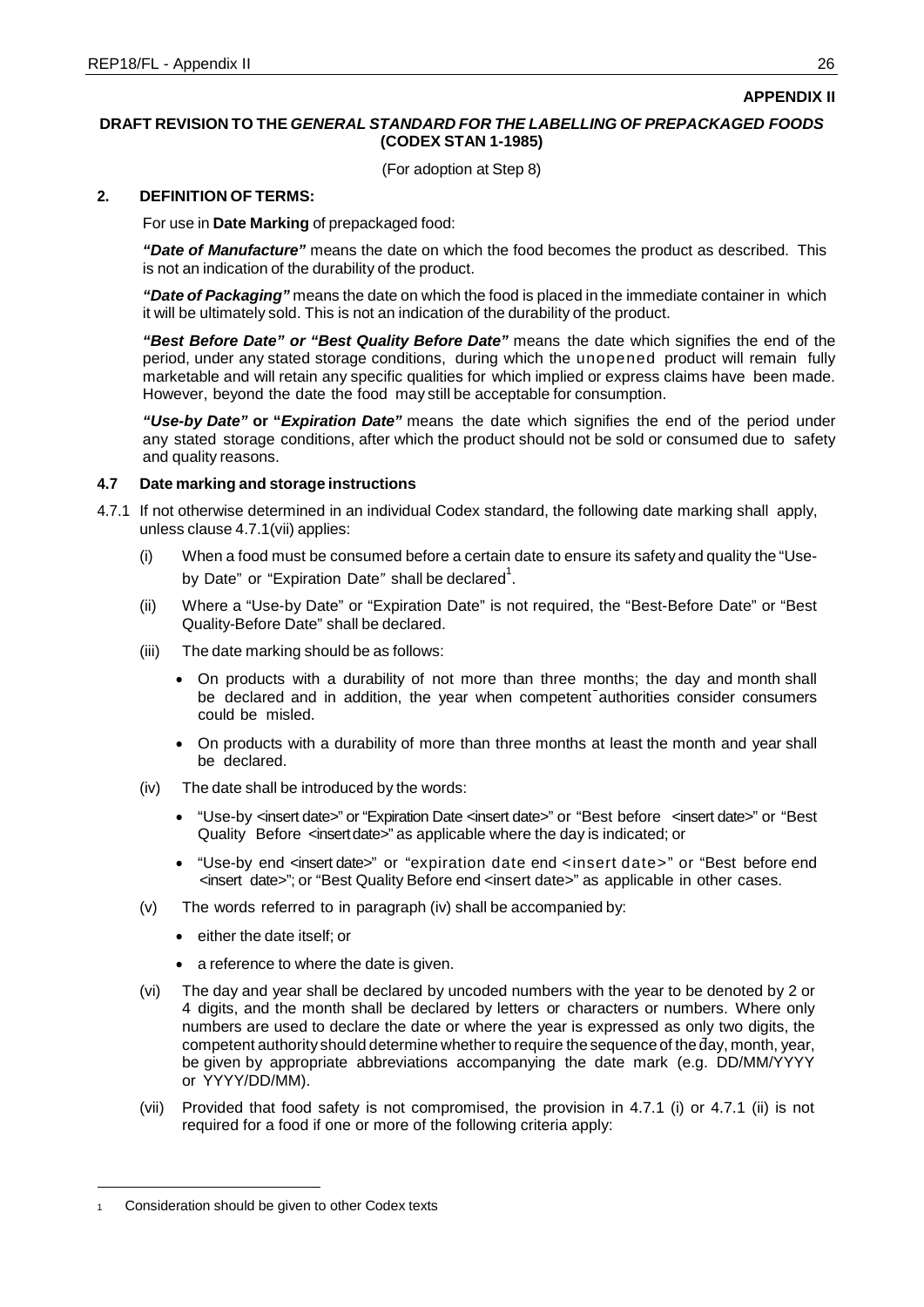- 1. Where safety is not compromised and quality does not deteriorate because the nature of the food is such that it cannot support microbial growth (e.g. alcohol, salt, acidity, low water activity under intended or stated storage conditions;
- 2. Where the deterioration is clearly evident by physical examination at the point of purchase, such as raw fresh produce that has not been subject to processing and presented in a manner that is visible to the consumer;
- 3. Where the key/organoleptic quality aspects of the food are not lost;
- 4. Where the food by its nature is normally consumed within 24 hours of its manufacture, such as some bakers' or pastry-cooks' wares.

For example, foods such as<sup>2</sup>:

- fresh fruits and vegetables, including tubers, which have not been peeled, cut or similarly treated;
- wines, liqueur wines, sparkling wines, aromatized wines, fruit wines and sparkling fruit wines;
- alcoholic beverages containing at least 10% alcohol by volume;
- bakers' or pastry-cooks' wares which, given the nature of their content, are normally consumed within 24 hours of their manufacture;
- vinegar;
- non-iodized food grade salt;
- non-fortified solid sugars;
- confectionery products consisting of flavoured and/or coloured sugars;
- chewing gum.

In such cases, the "Date of Manufacture" or the "Date of Packaging" may be provided.

- (viii) A "Date of Manufacture" or a "Date of Packaging" may be used in combination with 4.7.1 (i) or (ii). It shall be introduced with the words "Date of Manufacture" or "Date of Packaging", as appropriate, and use the format provided in clause 4.7.1(vi).
- 4.7.2 Any special conditions for the storage of the food shall be declared on the label where they are required to support the integrity of the food and, where a date mark is used, the validity of the date depends thereon.

2 This is an illustrative list.

\_\_\_\_\_\_\_\_\_\_\_\_\_\_\_\_\_\_\_\_\_\_\_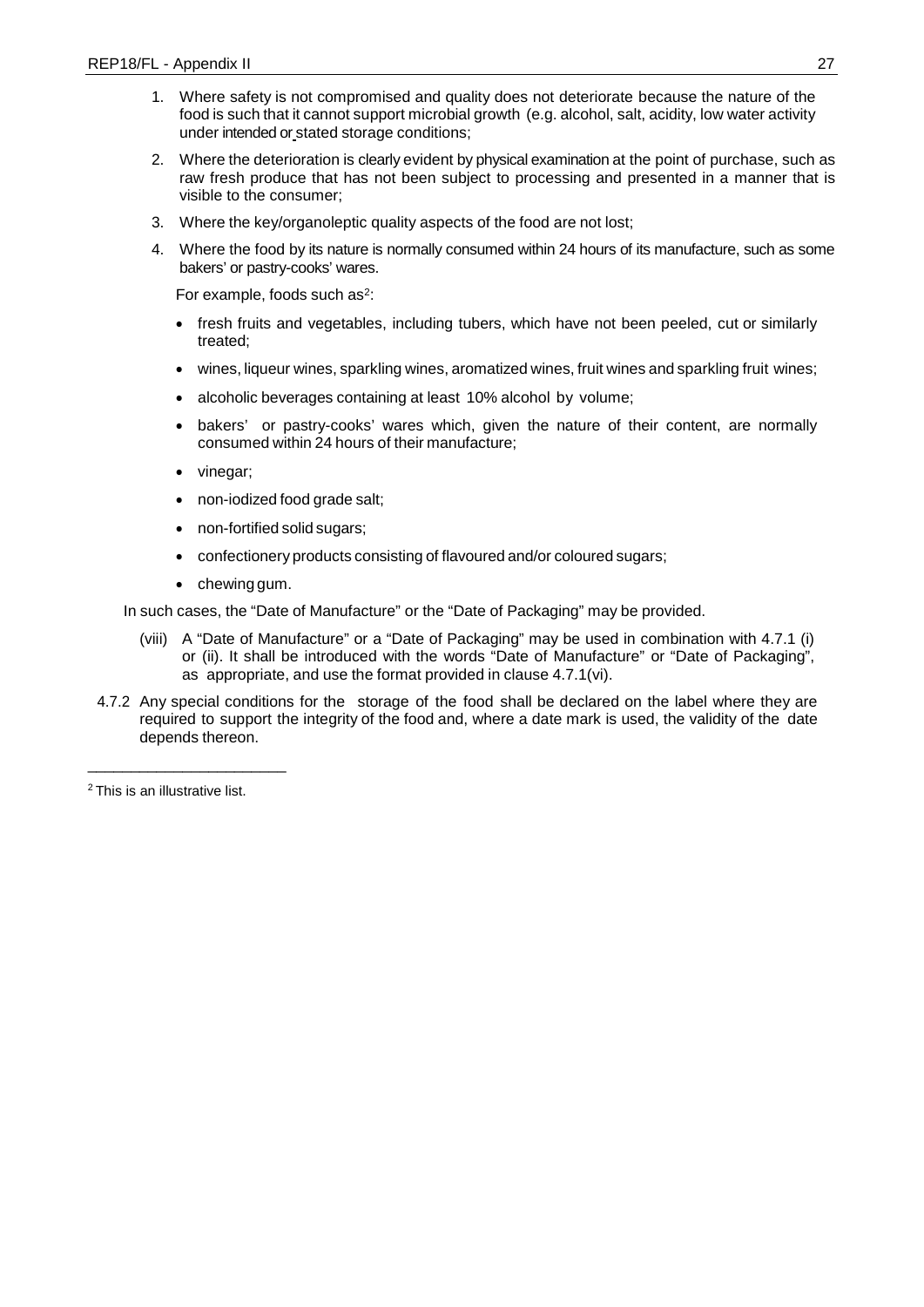## **PROJECT DOCUMENT FOR NEW WORK ON THE DEVELOPMENT OF GUIDANCE ON USE OF SIMPLIFIED NUTRITION INFORMATION ON THE FRONT OF PACK**

## **1. PURPOSE AND SCOPE OF THE NEW WORK**

The scope and purpose of the work is to develop guidance on the use of simplified nutrition information on the front of pack. This guidance should be consistent with the requirements for supplementary nutrition information in the *Guidelines for Nutrition Labeling* (CXG 2-1985). The work will include defining front of pack nutrition labelling (FOPL).

A decision on whether this guidance should be placed within the *Guidelines for Nutrition Labelling* (CXG 2- 1985) or in a separate document will be made after they have been developed.

## **2. RELEVANCE AND TIMELINESS**

This proposal relates to development of guidance to assist governments (or other stakeholders) in the development of simplified nutrition information (particularly on front of pack) which has been identified as a significant opportunity in a number of countries.

According to the stocktake undertaken by the eWG, there is an increasing number of Codex members where front of pack nutrition labelling systems is currently in use or being proposed for use.

The *Guidelines on Nutrition Labelling* (CXG 2-1985) allow for the use of supplementary nutrition information, however they do not provide the necessary guidance to ensure supplementary nutrition information such as front of pack labelling is applied in a way that ensures potential barriers to trade are minimized.

## **3. MAIN ASPECTS TO BE COVERED**

The *Guidelines for Nutrition Labelling* (CXG 2-1985) in Section 5 allow for the use of supplementary nutrition information; however, further clarification is required and the present project document seeks to establish additional guidance which may include general principles for front of pack nutrition labeling systems.

The proposal is to develop specific guidelines that may or may not be included within the *Guidelines for Nutrition Labelling* (CXG 2-1985).

It is proposed that the guidance covers at least the following aspects:

- i. Purpose and Scope
- ii. Definition of FOPL
- iii. General principles for FOPL
- iv. Aspects to consider in the development of FOPL systems

# **4. ASSESSMENT AGAINST THE CRITERIA FOR THE ESTABLISHMENT OF NEW WORK PRIORITIES**

## **General criterion**

Consumer protection from the point of view of health, food safety, ensuring fair practices in the food trade and taking into account the identified needs of developing countries.

Simplified nutrition information may have a role to play in facilitating greater understanding of the nutrition content of foods by consumers. This may also help guide consumers to healthier choices. Simplified nutrition information, particularly on front of pack, may also encourage food manufacturers to reformulate their food products to gain a more positive nutrient profile, thus improving the nutritional quality of the food supply available to consumers. Improved nutrition via either a healthier food supply or consciously made healthier choices would improve the risk profile for a number of non-communicable diseases globally.

## **Criteria applicable to general subjects**

### (a) *Diversification of national legislations and apparent resultant or potential impediments to international trade*

A number of countries have adopted or are planning simplified nutrition labelling systems either on a voluntary or mandatory basis. It is important that with a growing number of systems globally some consistency is maintained at a global level to ensure that impediments to trade that may arise from different approaches are minimised.

## (b) *Scope of work and establishment of priorities between the various sections of the work.*

Conduct a revision of Codex texts including the Guidelines on Nutrition Labelling (CXG 2-1985) is undertaken in order to formulate recommendations and guidance on the use of front of pack nutrition labelling.

**APPENDIX III**